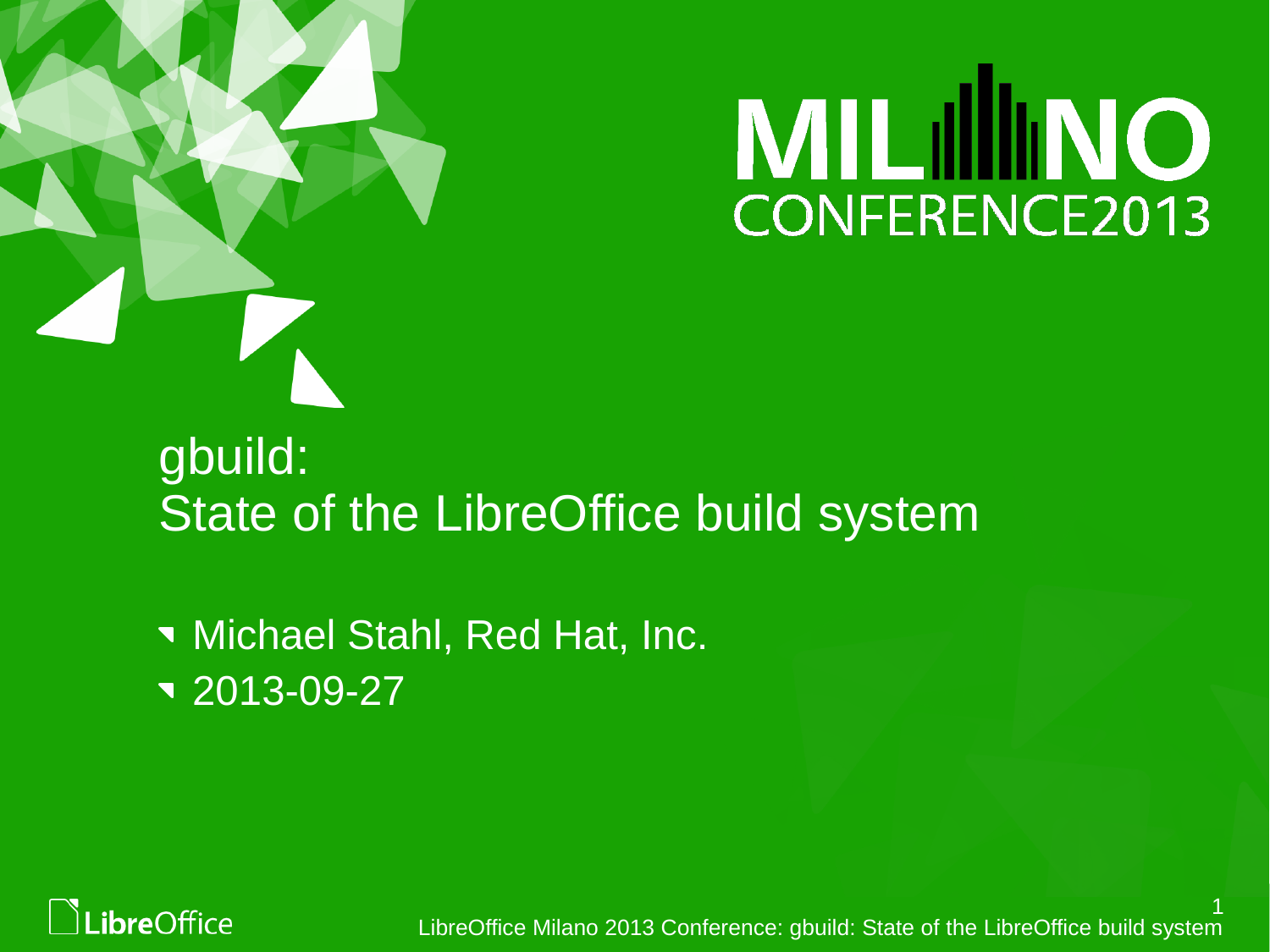## **Overview**

- **The Historic OpenOffice.org Build System**
- Goals for a Better Build System
- gbuild Architecture
- Migration
- ●gbuild New Features (since last year's conference)
- Future Work
- ●Lessons Learned

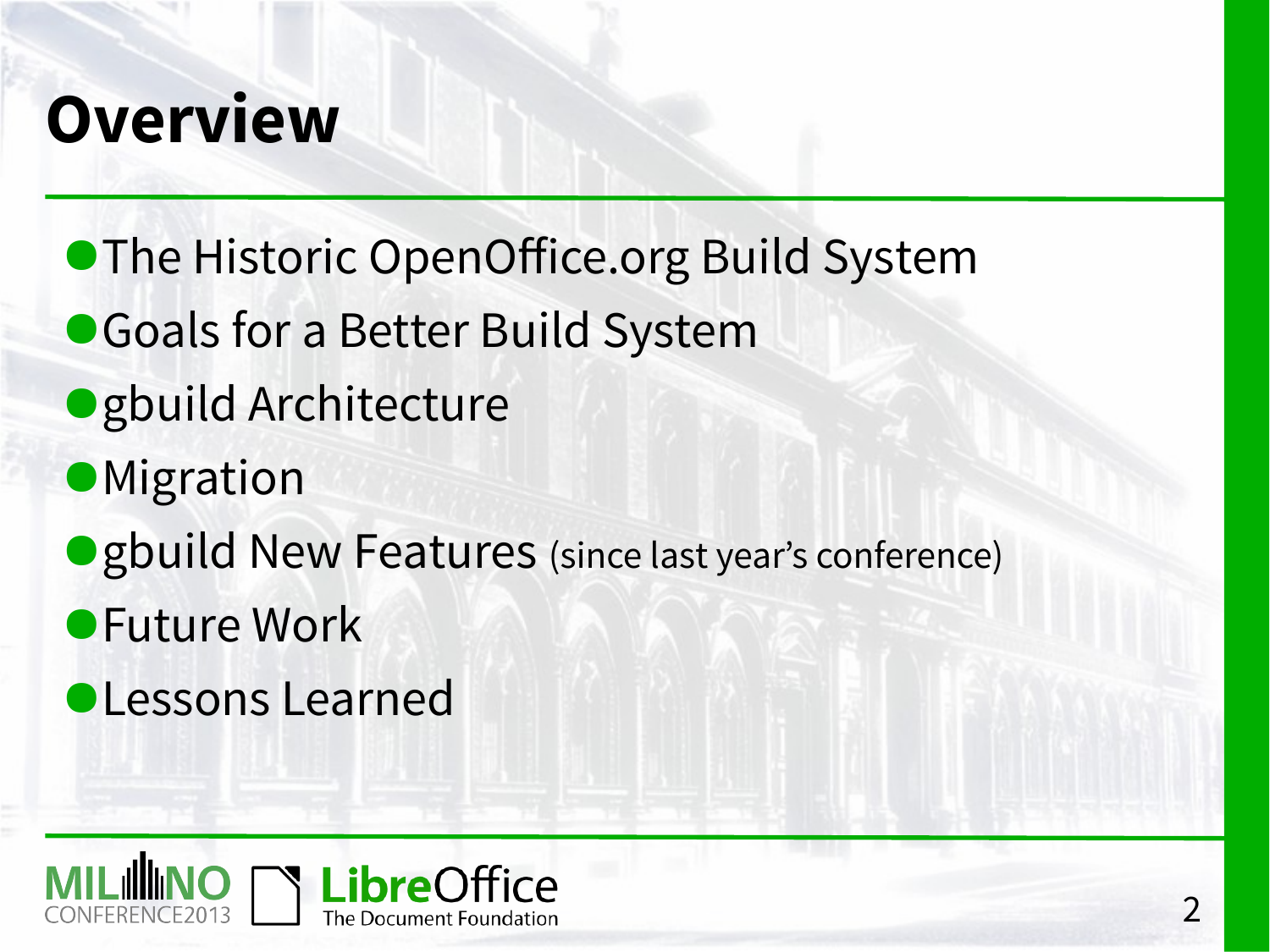## **The Historic OpenOffice.org Build System (1)**

- combination of build.pl/deliver.pl/dmake
- ●dmake:
	- conceptually similar to standard make but different syntax
	- OOo the only project using it
	- according to folklore dmake was selected in 90s because it was the only thing that worked on Mac OS
	- it's so obsolete it's licensed GPLv1 (!)
- ●build.pl / deliver.pl
	- homegrown Perl scripts...

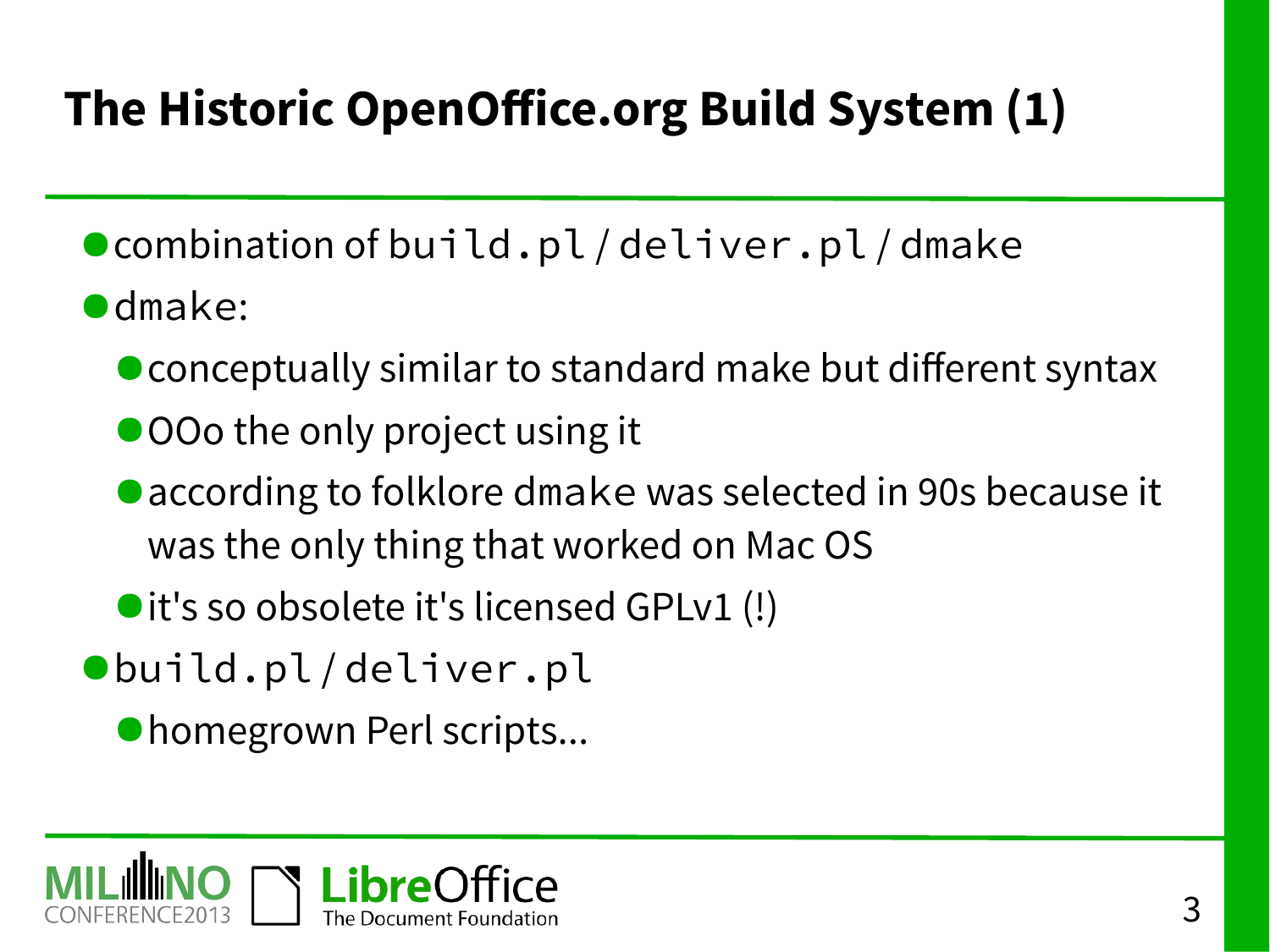## **The Historic OpenOffice.org Build System (2)**

- ●build.pl iterates over all modules (top-level directories) & invokes dmake in each directory
	- ●obscure build.lst files
	- $\bullet$  recursive make
		- (technically (almost) no recursion but morally equivalent)
		- "Recursive Make Considered Harmful", Peter Miller, 1997
		- re -stat lots of files on every dmake invocation...
- ●all dmakes in module done: build.pl invokes deliver.pl
	- copies files listed in d.lst to "solver"
		- doesn't "solve" anything (Solar Version)
		- dumping ground for inter-module build

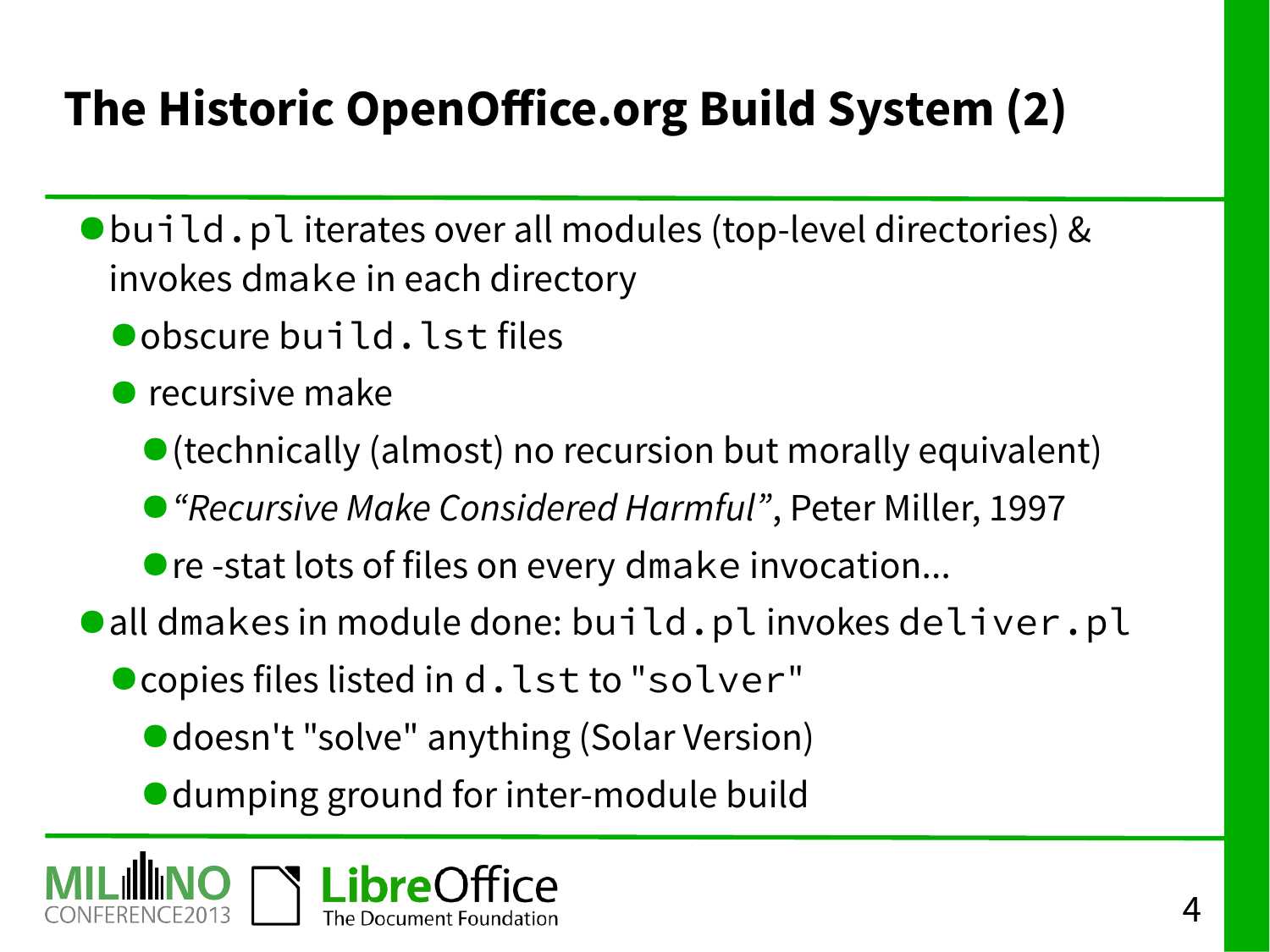#### **Example: OOo build (from scratch + run all tests)**

- ●./configure --enable-foo
- ●./bootstrap
- ●source LinuxX86-64Env.Set.sh
- ●cd smoketestoo native
- ●Xephyr :42 &
- $\bullet$ DISPLAY=:42 build --all -P2 -- -P2
- ●DISPLAY=:42 subsequenttests

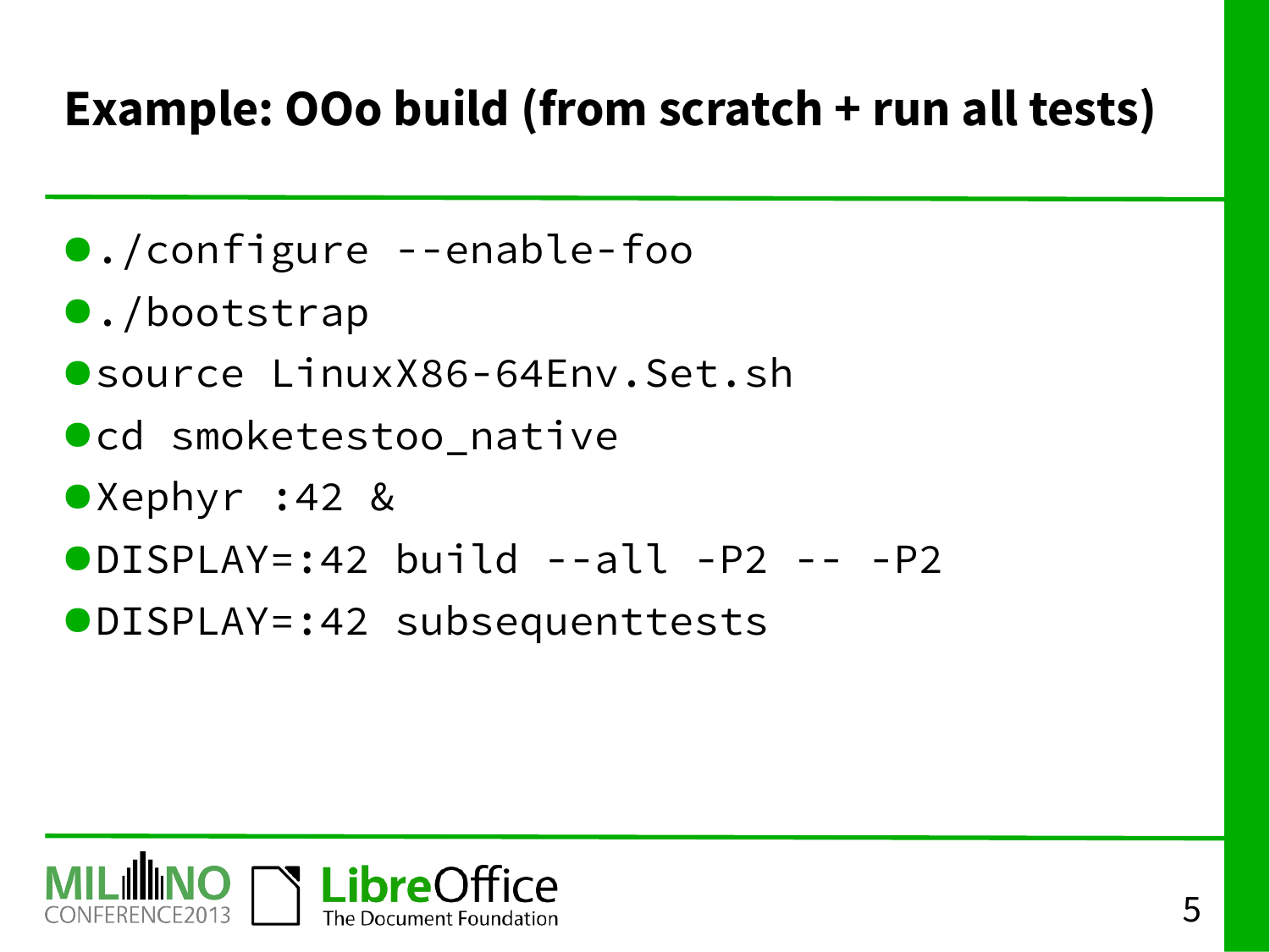#### **Example: OOo build (incremental)**

● Let's do some change in vcl...

- ●touch vcl/inc/vcl/window.hxx ●cd instsetoo\_native ●build --prepare --from vcl
- $\bullet$ build  $--all$   $-P2$   $- -P2$

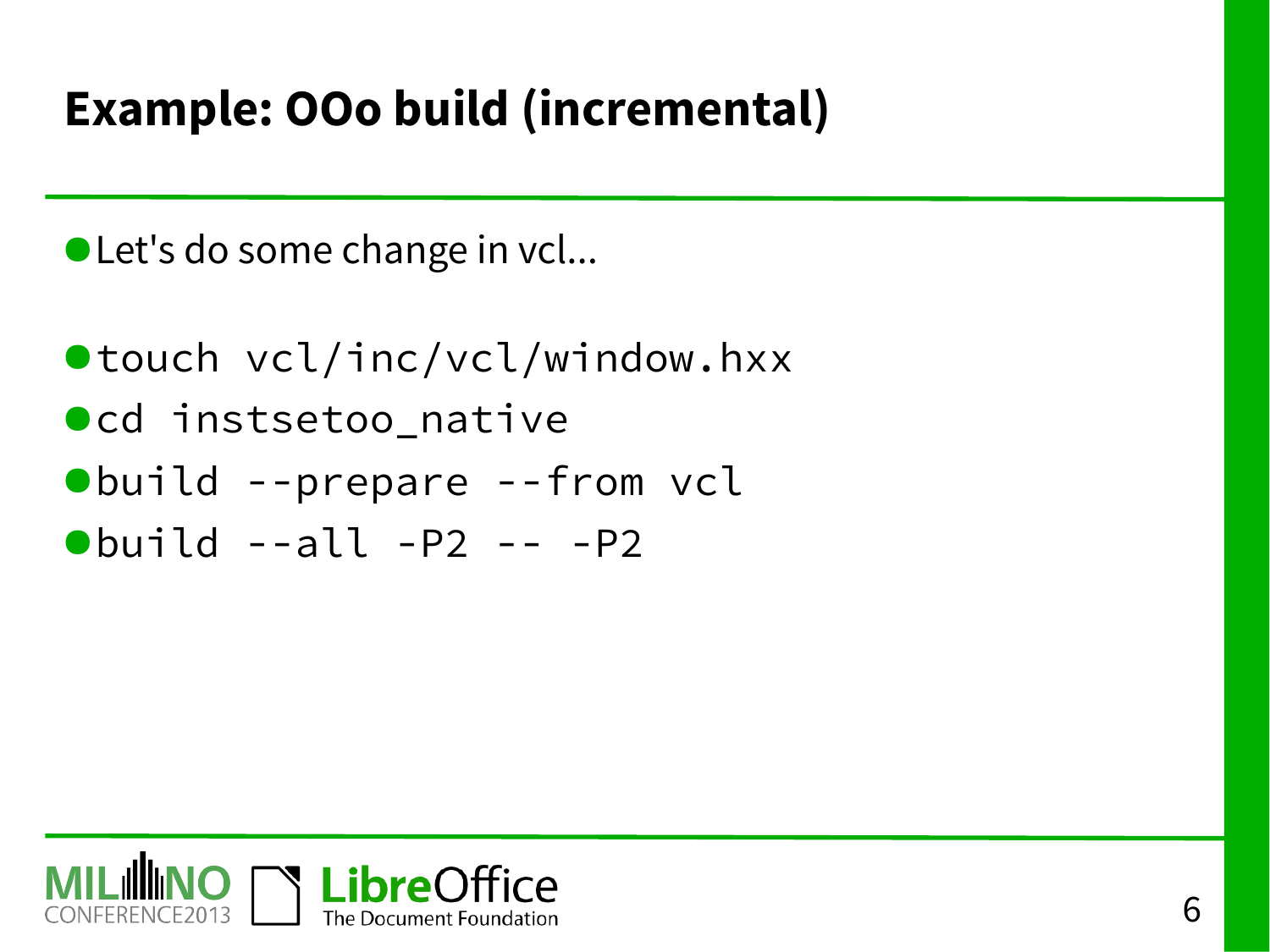#### **Example: OOo build: clean a single module**

- ●cd module
- ●deliver -delete
- ●rm -rf \$INPATH
- ●(alternatively:)
	- ●cd module ●build --prepare --from module

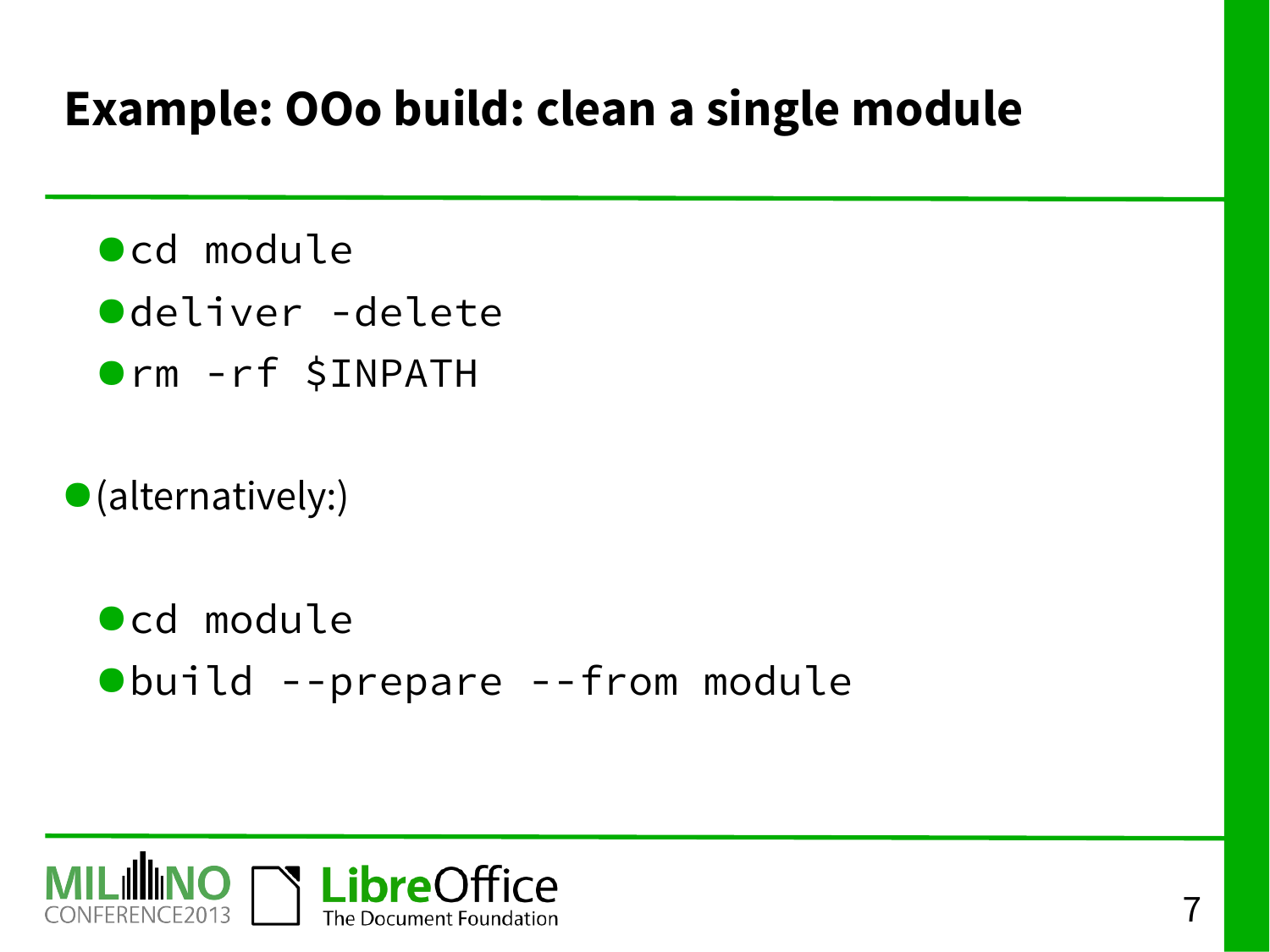### **Example: OOo build: run subsequenttests in a module**

●cd module

#### ●DISPLAY=:42 OOO\_SUBSEQUENT\_TESTS=t build  $-P2$

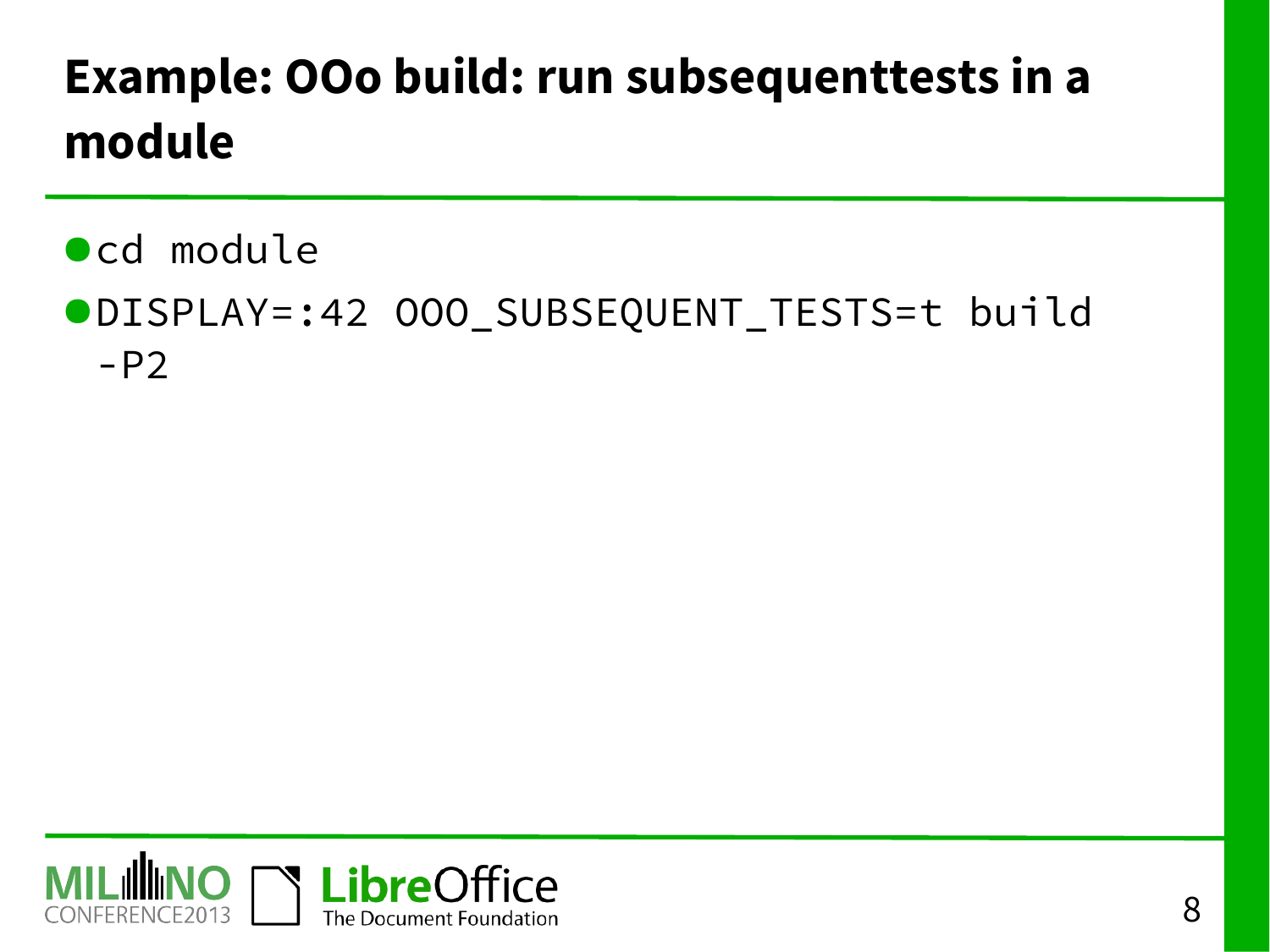#### **Goals for a Better Build System**

- ●lean prerequisites
	- use standard tools
	- don't want to maintain another dmake
- full dependencies for incremental builds
- easy to use & reliable even for non-experts
- easier parallelism, less bottlenecks, better scalability
- less boilerplate in makefiles
- less "creativity" in makefiles
	- there should be one obvious way to to things
- automatically run tests during build
- ●… all of that with an incremental migration path

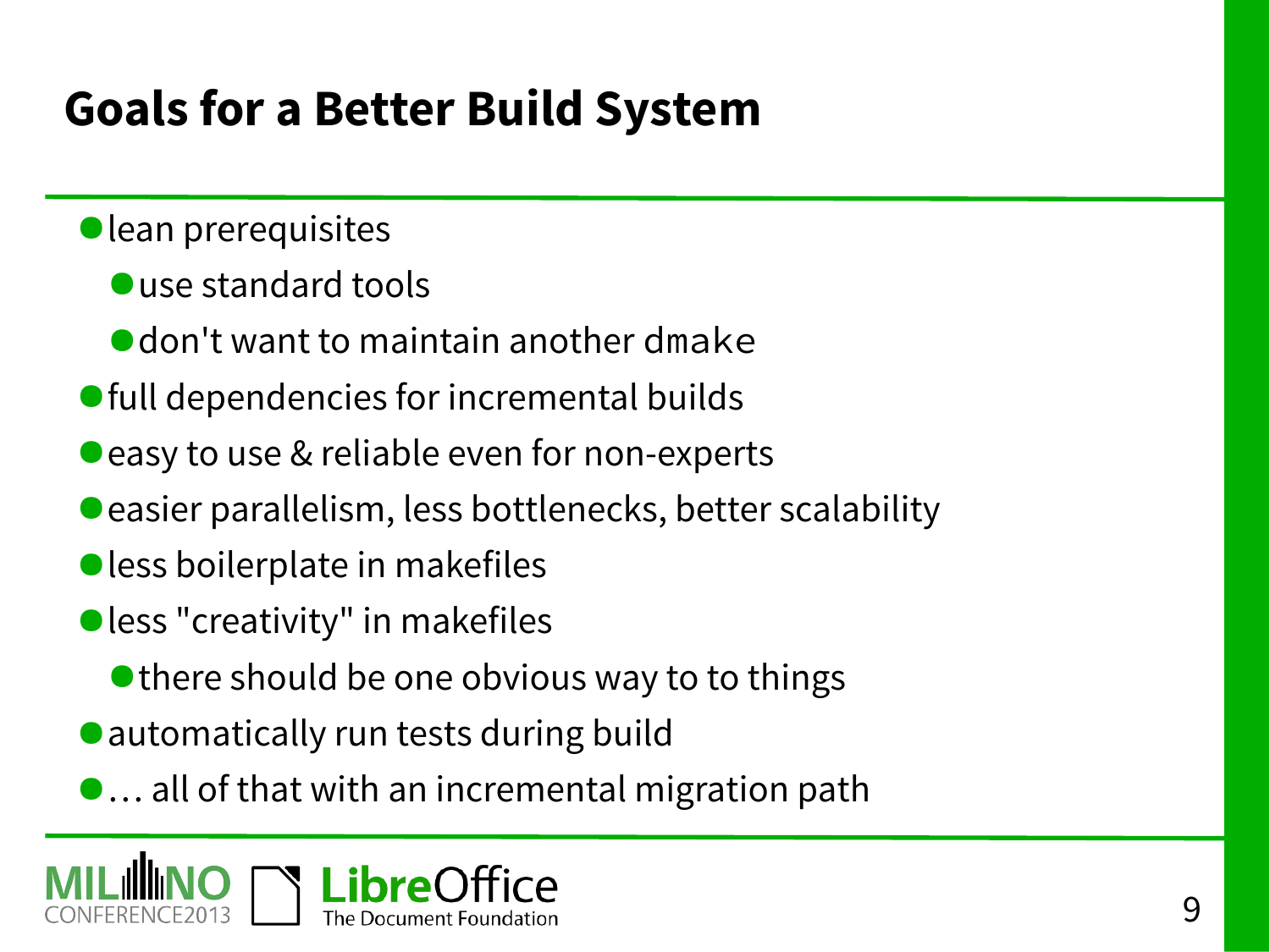#### **Goals for a Better Build System: LO perspective**

- ●LO different from OOo and other OOo based projects:
	- Not large-corporation oriented, but community-oriented
	- "Every time an incremental build fails a potential contributor is turned away from the project."
- developers push directly to master, not to feature branches
	- low-level headers tend to change a lot
- ●incremental builds really have to "just work"!

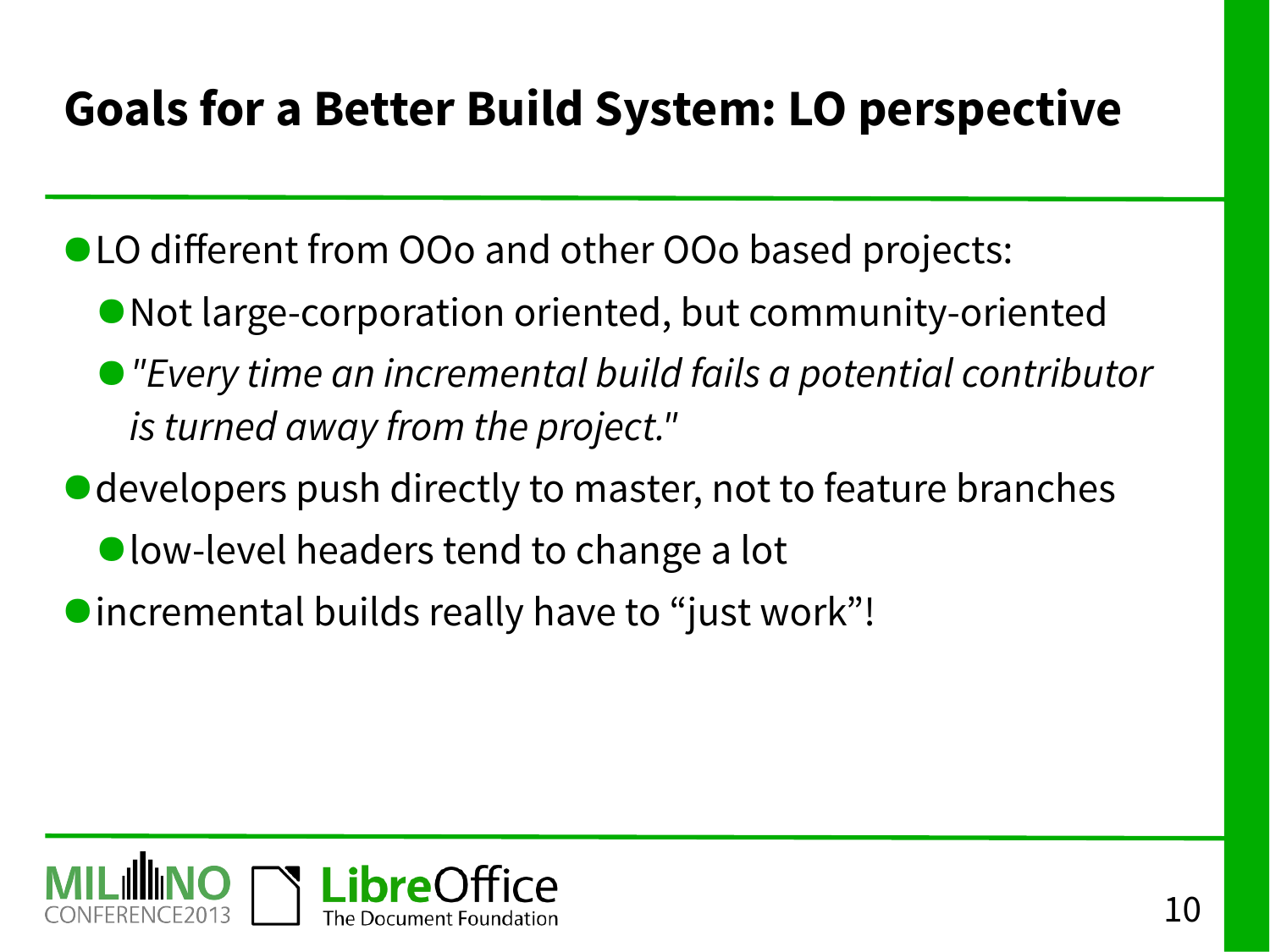#### **Example: current LO build (from scratch + running all tests)**

●./autogen.sh --enable-foo

●make check

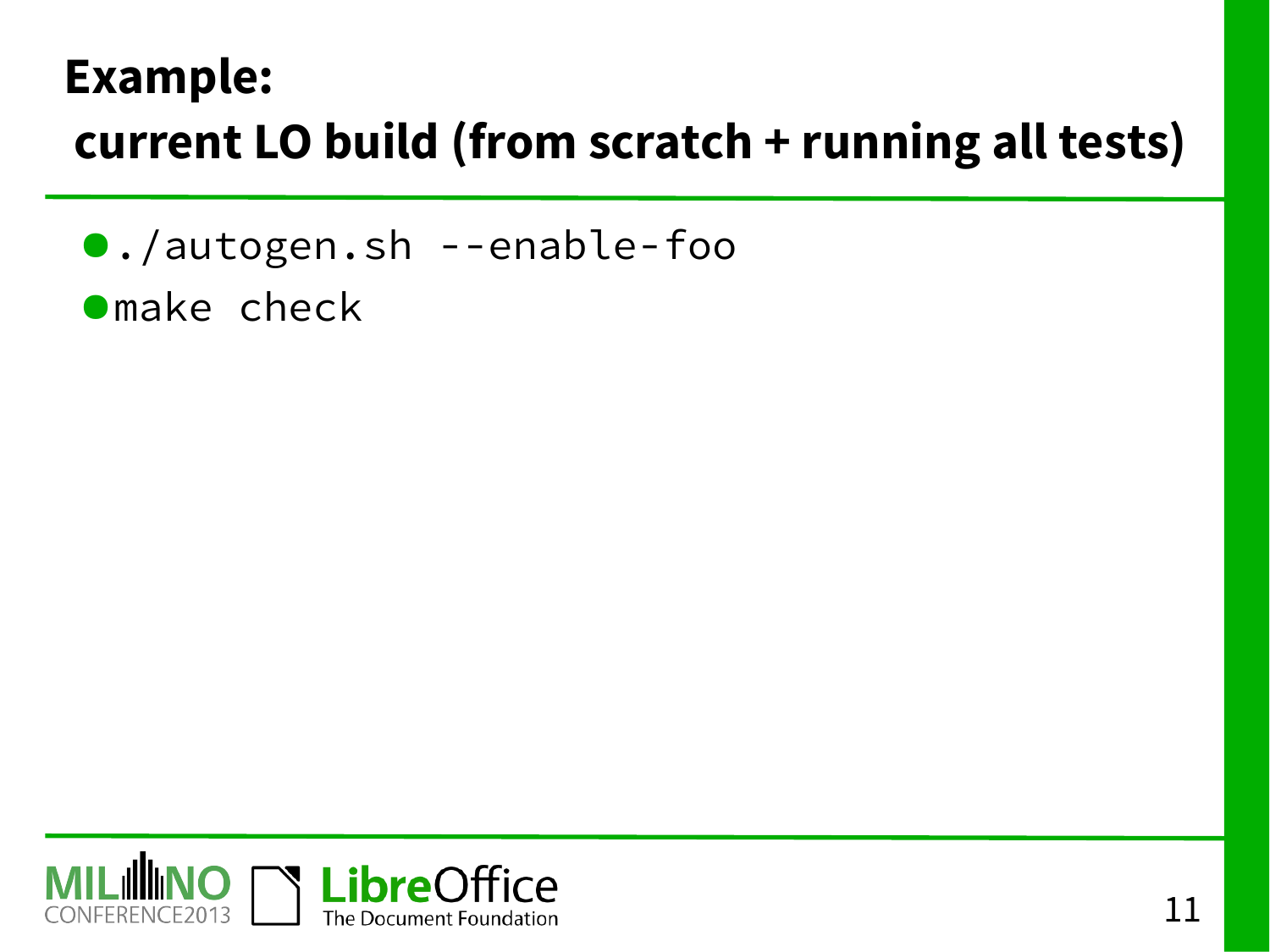#### **Example: LO build (incremental)**

● Let's do some change in vcl...

●touch vcl/inc/vcl/window.hxx **•**make

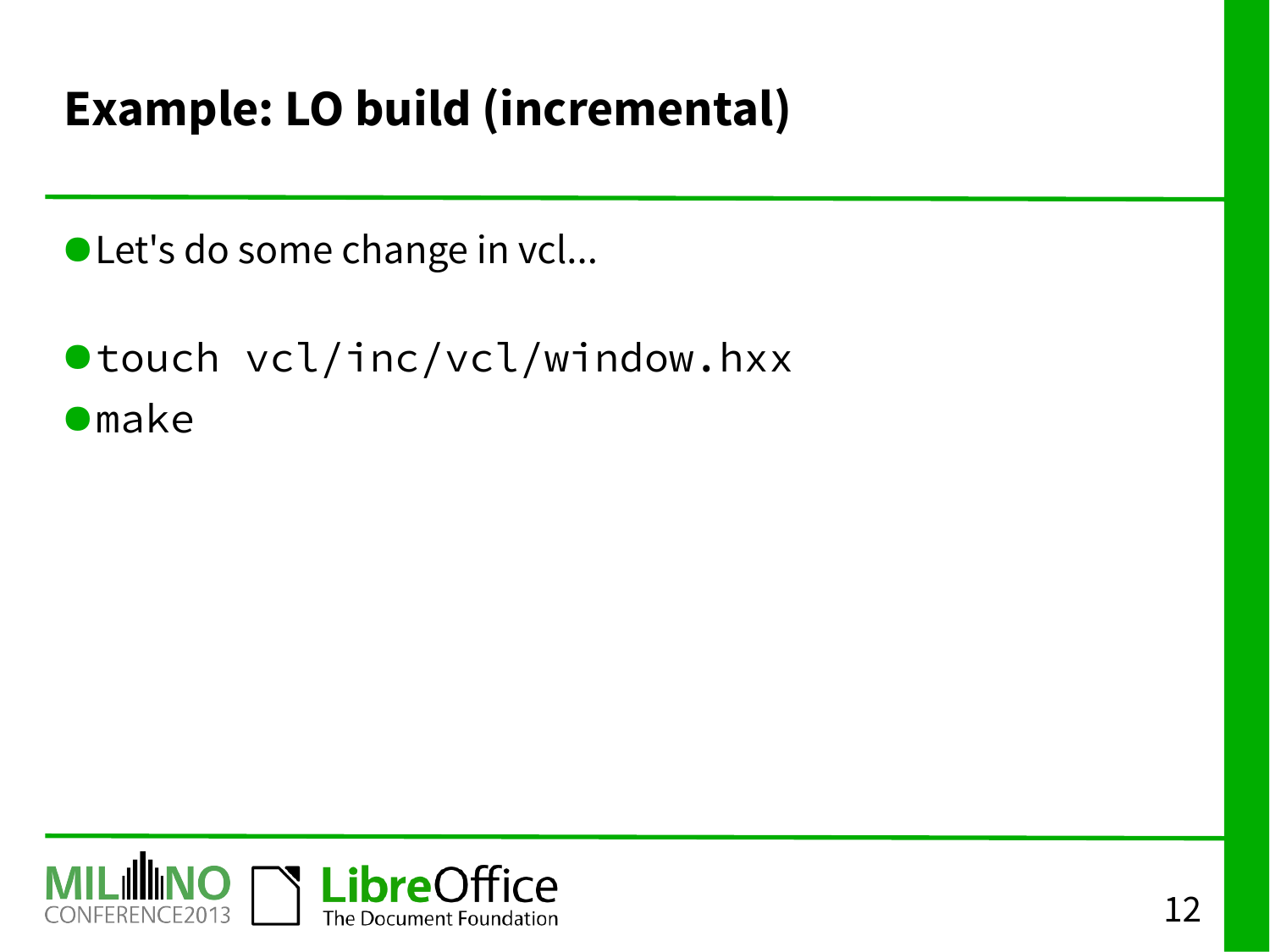#### **Example: LO build: clean a module**

●make module.clean

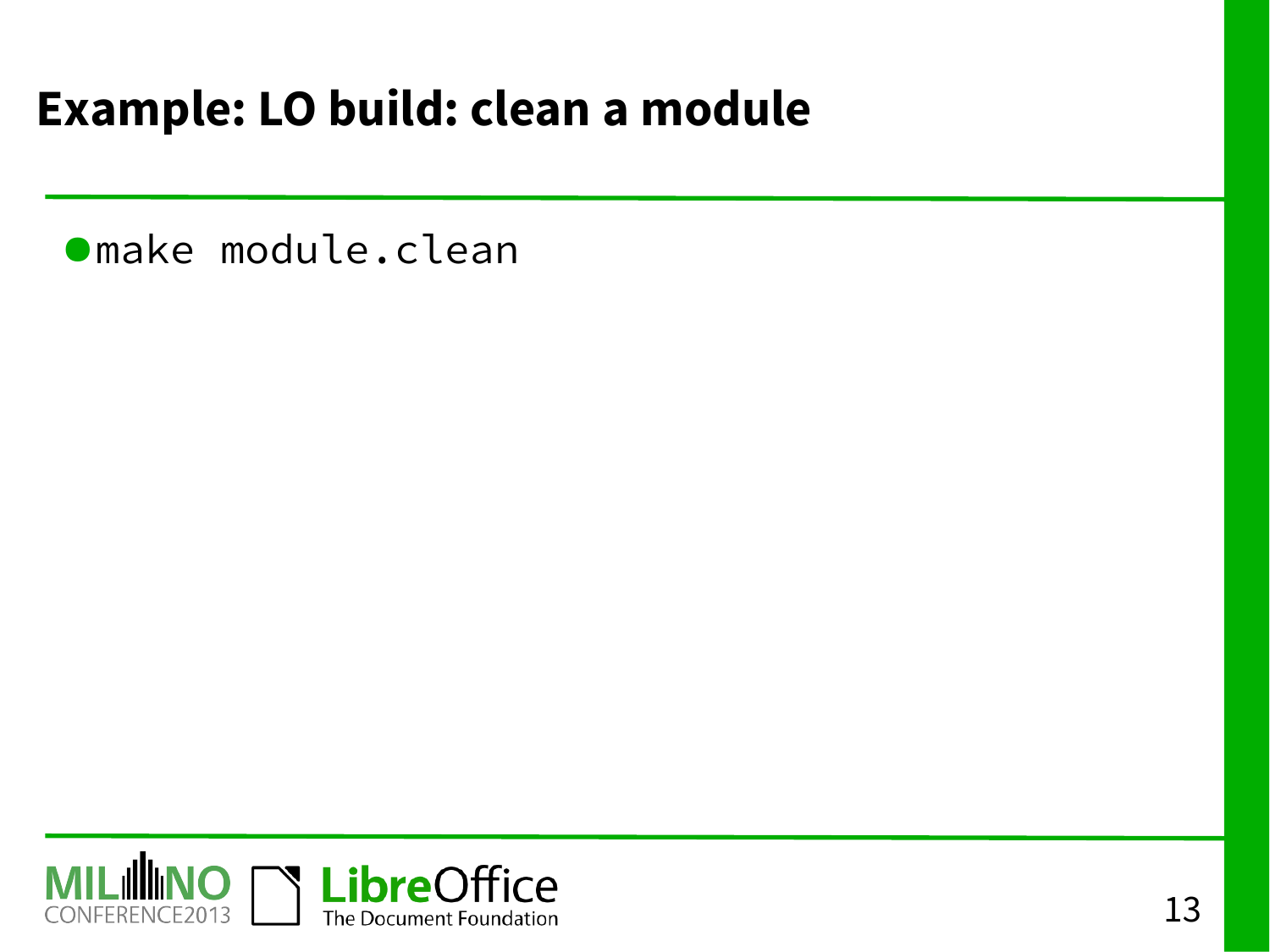#### **Example: LO build: run subsequenttests in a module**

●make module.subsequentcheck

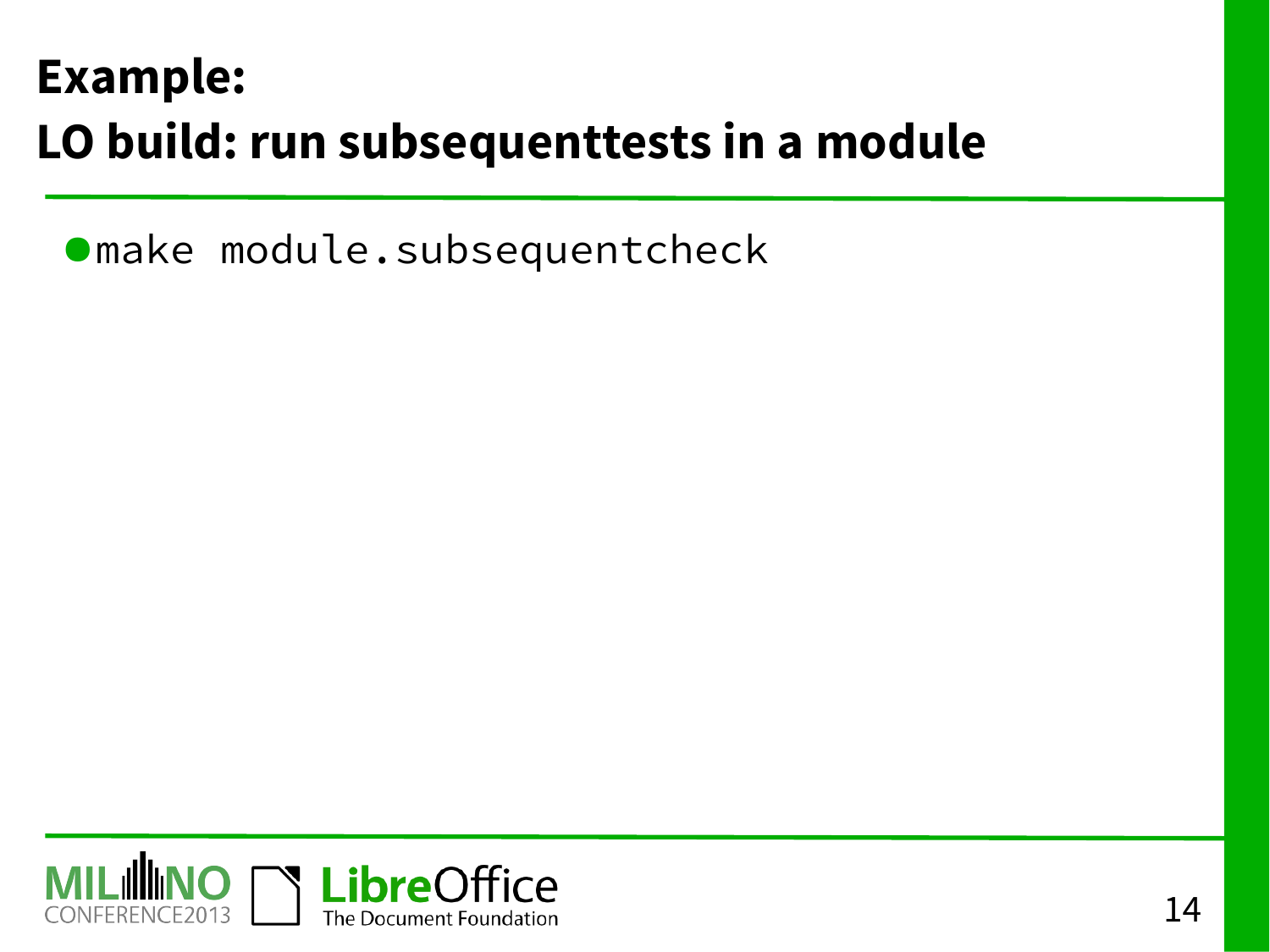#### **Example: LO build: run subsequenttests in a module**

●make module.subsequentcheck

●… and if it crashes you get a stack trace … automagically! ● (except if you're unlucky and have to build on Windows... patches welcome)

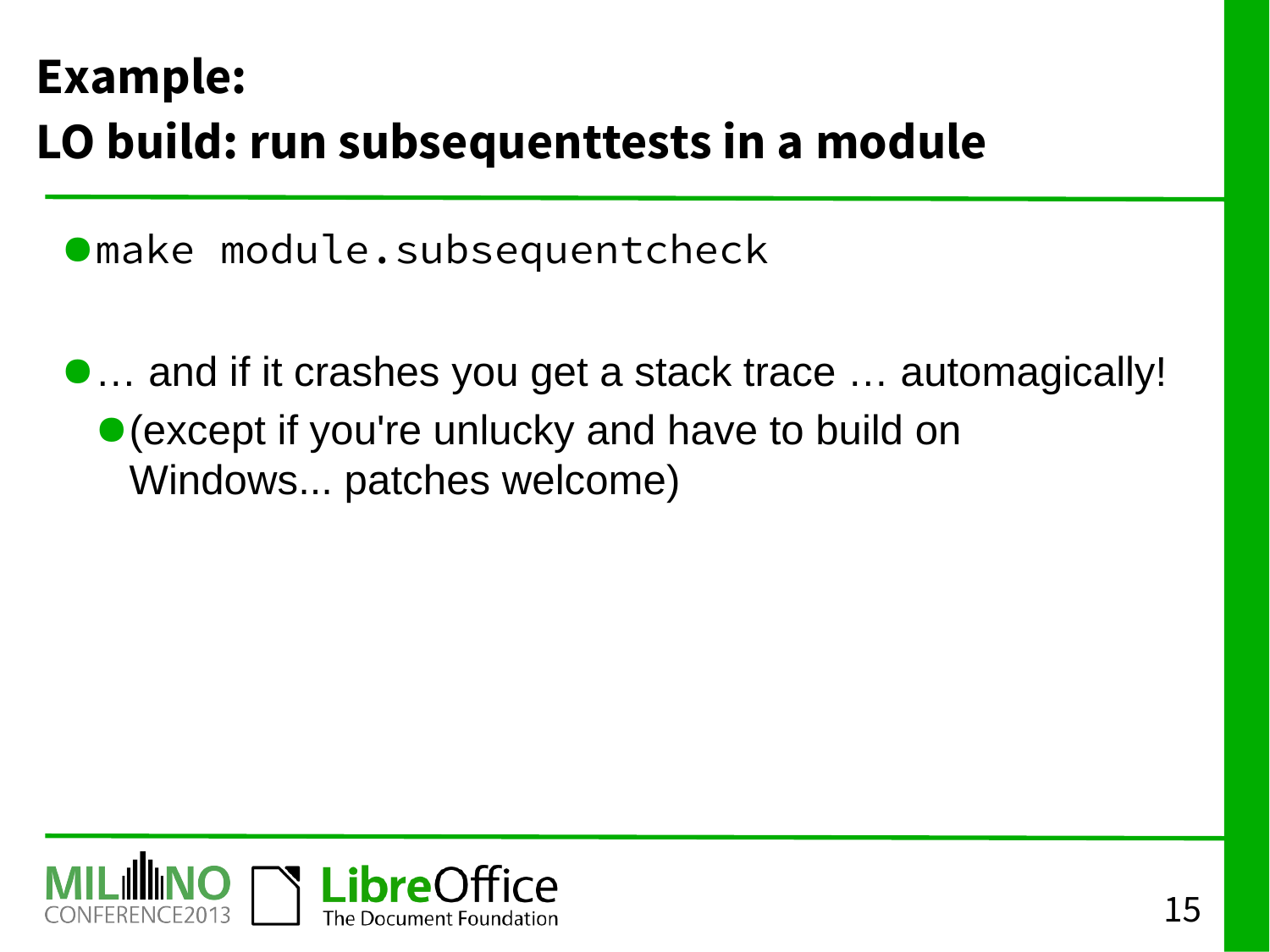#### **Bonus Examples: LO build: debugging features**

- Run tests in gdb:
	- ●GDBCPPUNITTRACE="gdb --args" make
- Run tests under Valgrind:
	- ●VALGRIND=memcheck make module.check
	- ●VALGRIND=memcheck make module.subsequentcheck
- Run soffice in gdb:
	- ●make debugrun

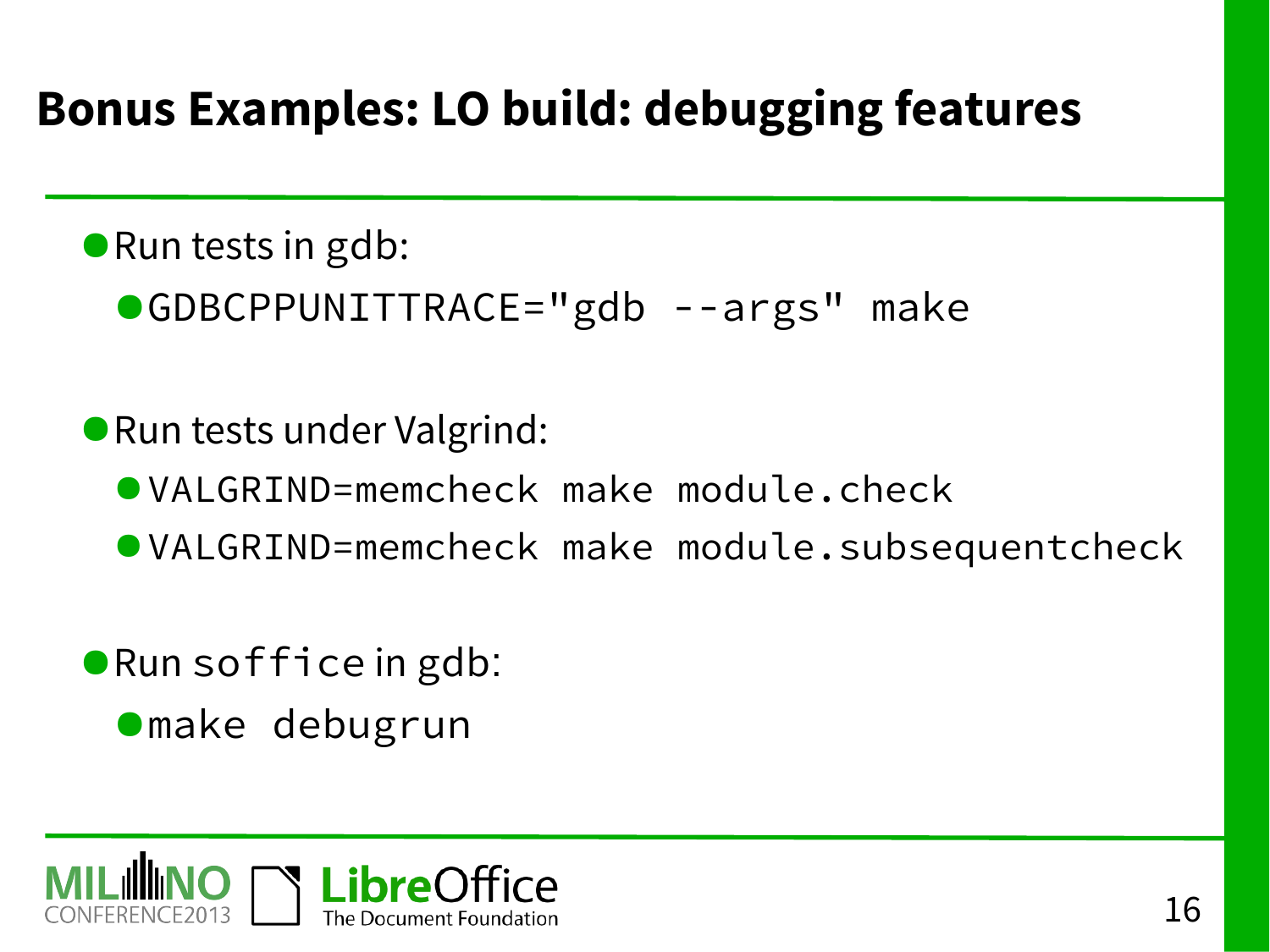#### **gbuild Architecture**

● one GNU make process to build everything

- ●but can also build single module
- based on GNU make 3.81+ features:
	- **O**eval
	- target local variables
- one makefile per deliverable
- ●full dependencies
	- can be turned off (tinderbox, distro builds)

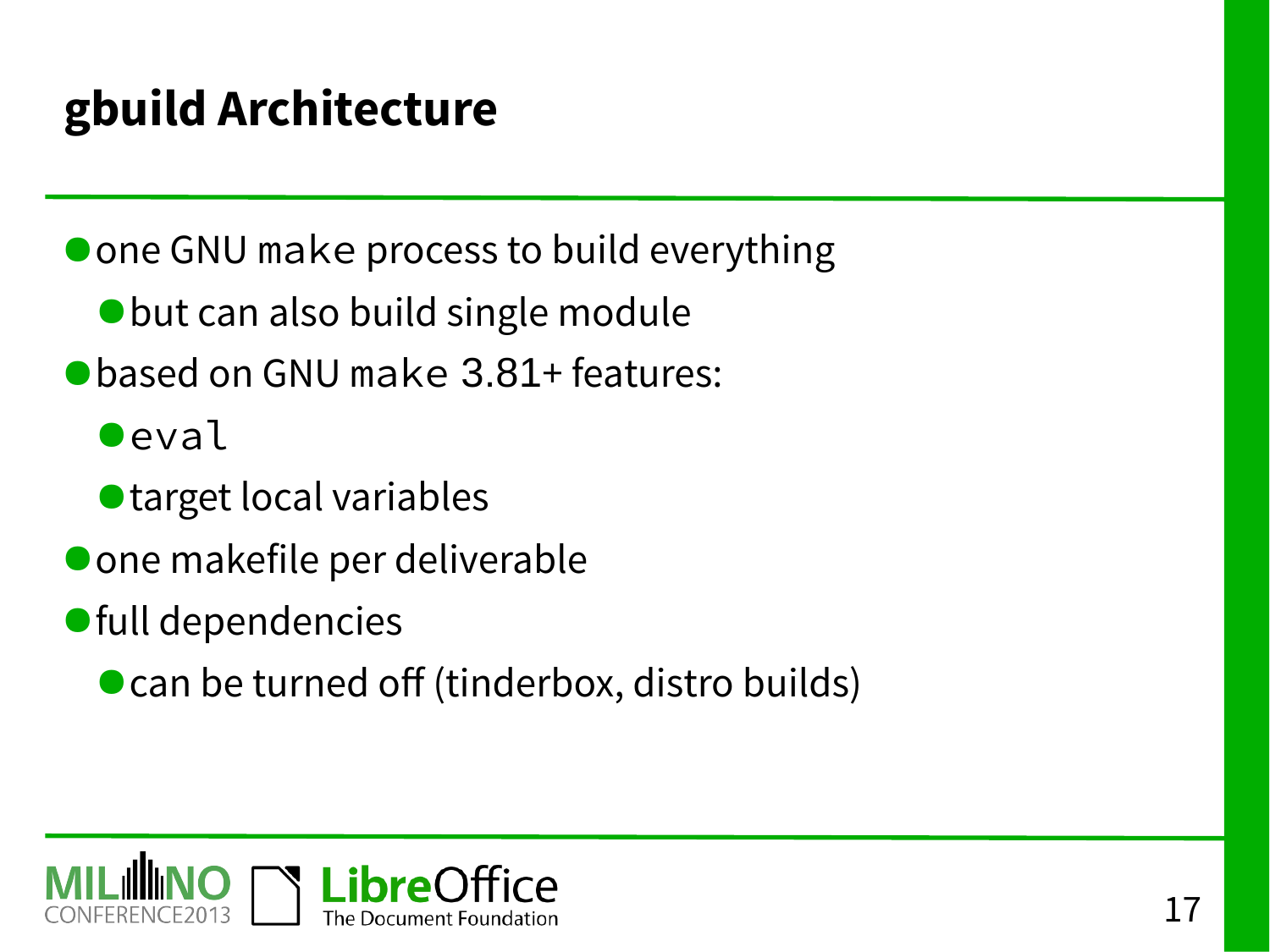#### **gbuild Files**

- solenv/gbuild: core implementation
	- solenv/gbuild/platform: platform specific bits
- ●Repository.mk: define all linktargets/jars
- ●RepositoryExternal.mk: bundled external libs
- ●RepositoryFixes.mk:ugly hacks
- ●RepositoryModule.mk: for single process build
- config\_\*.mk: configure output
- $\bullet \star / \star$ .mk: user makefiles

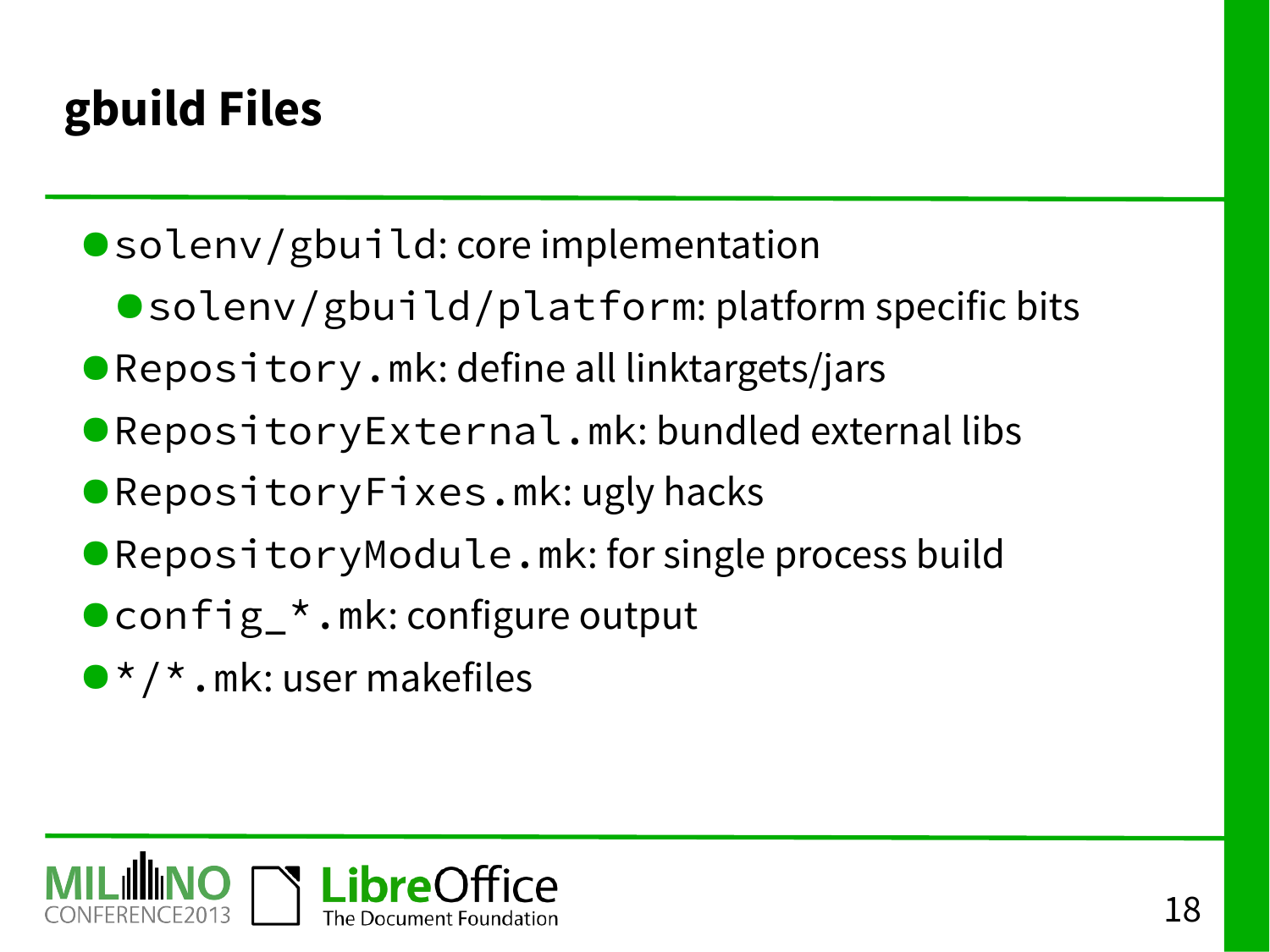#### **gbuild Implementation**

● pseudo-OOP in GNU make \$(eval \$(call gb\_Class\_method,instance, param...))

●solenv/gbuild: 12.5k lines of .mk ●solenv/gbuild/platform: 4k lines .mk + 100 lines .awk

● for comparison: solenv/inc: 25k of dmake

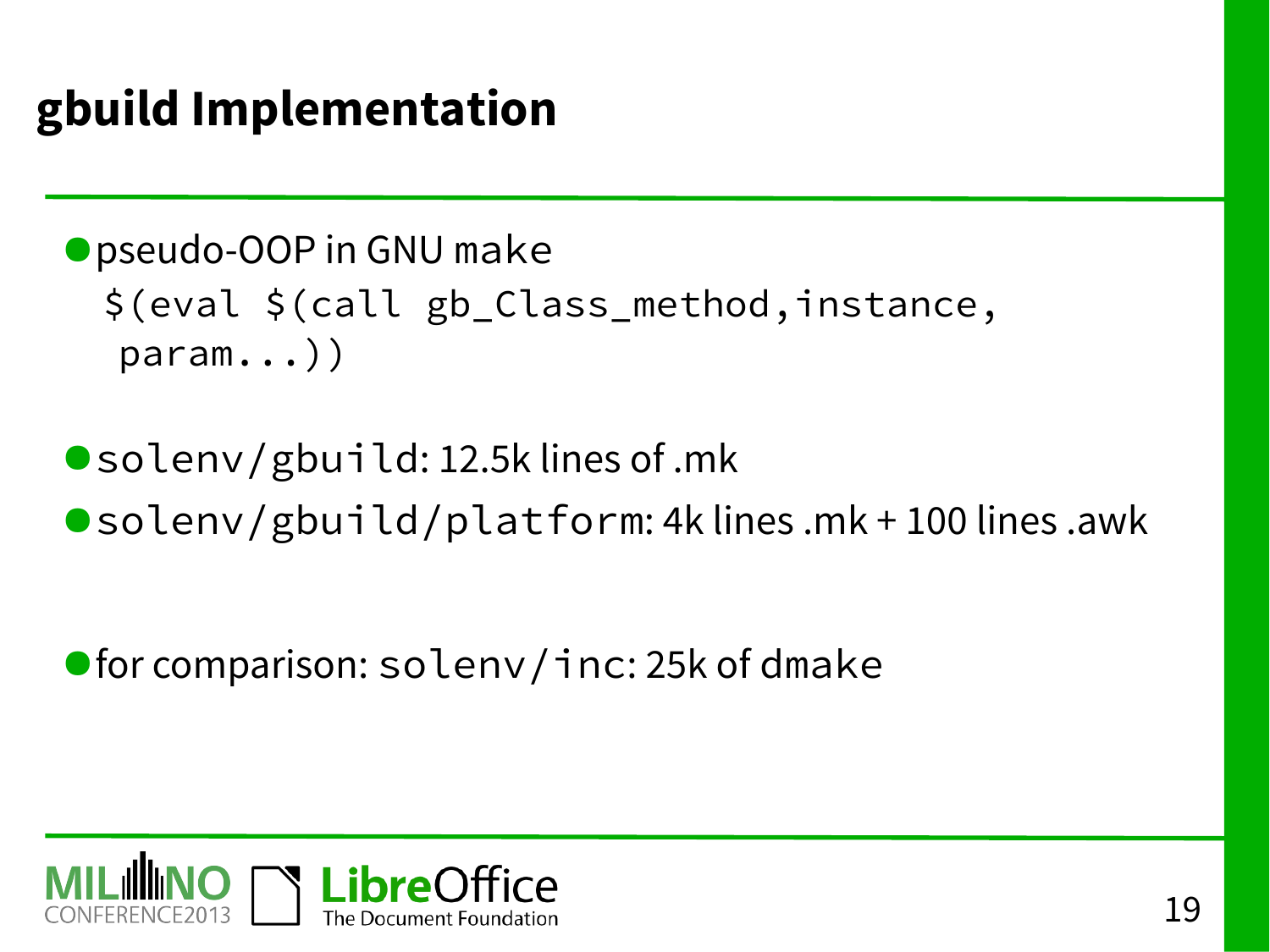## **gbuild Old Features (already a year old)**

- supports standard environment variables like CPPFLAGS, CXXFLAGS, LDFLAGS
- cross compilation support
- new platforms:
	- \*BSD, Android, iOS, Solaris/GCC, MSVC2012, AIX
- **•** mergedlibs
- check object owner
- ●--enable-selective-debuginfo="sw/ svx/ xmloff/"
- full dependencies for svidl, UNO IDL
- new targets: Asm, Yacc/Lex, Configuration, PyUno, Extension, Dictionary, Scp/InstallModule, Cli, ExternalProject, UI

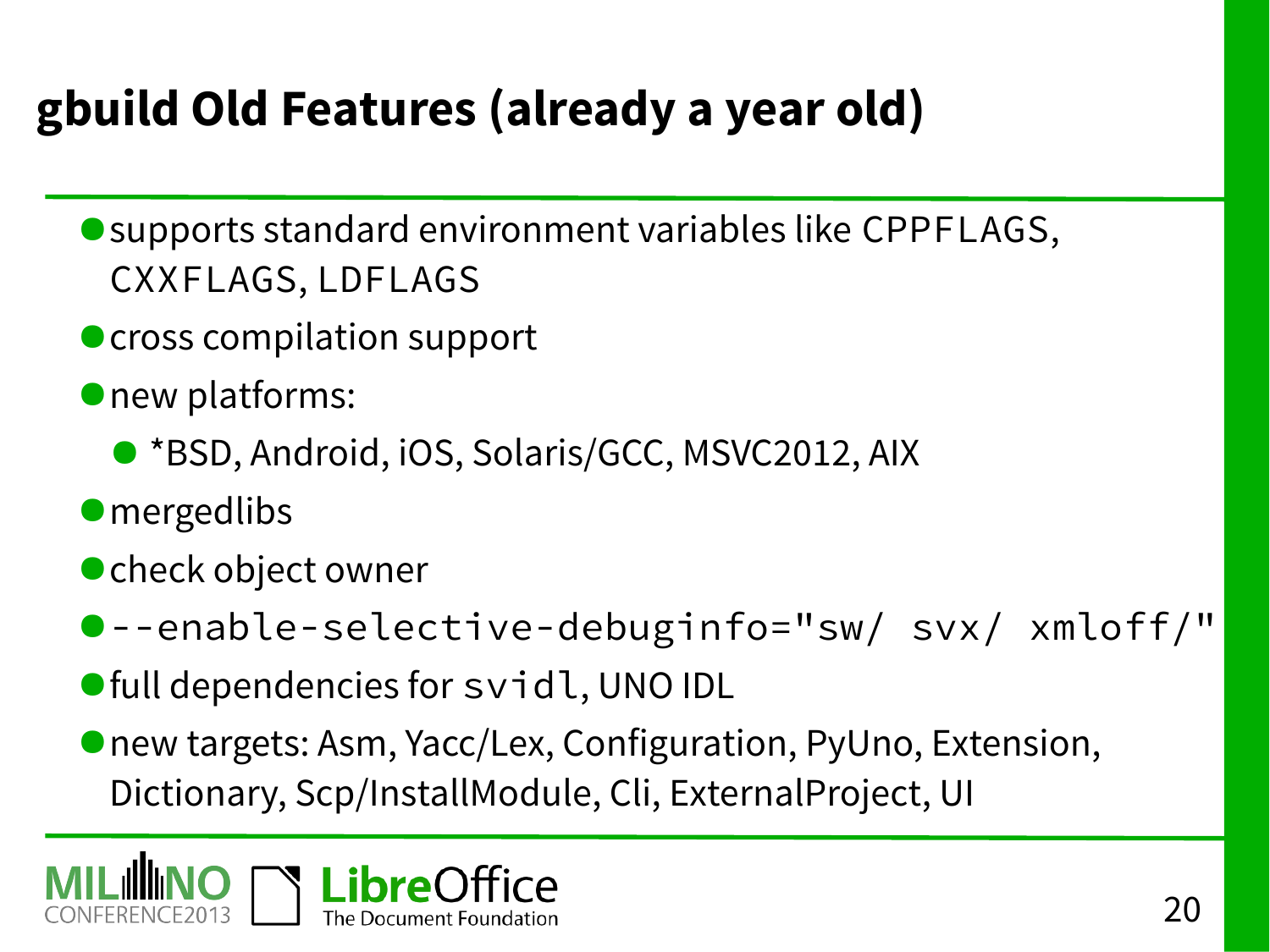## **Five Year Plan**

- 1) get rid of dmake / build.pl
- 2) runnable installation: instdir
- 3) get rid of solver
- 4) shrink scp2

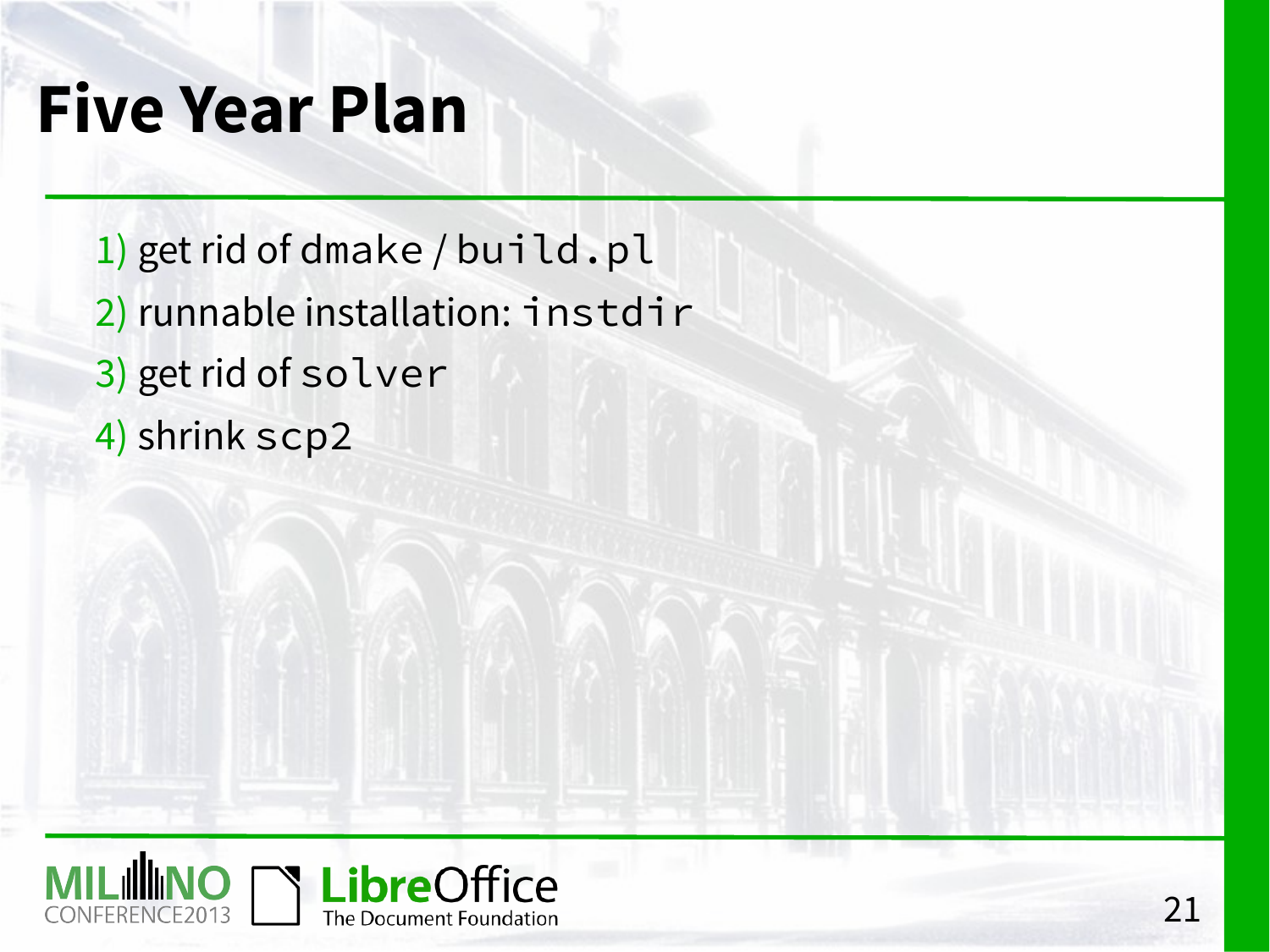#### **Incremental Migration (image from M.Meeks)**

gnumake vs. dmake by module count



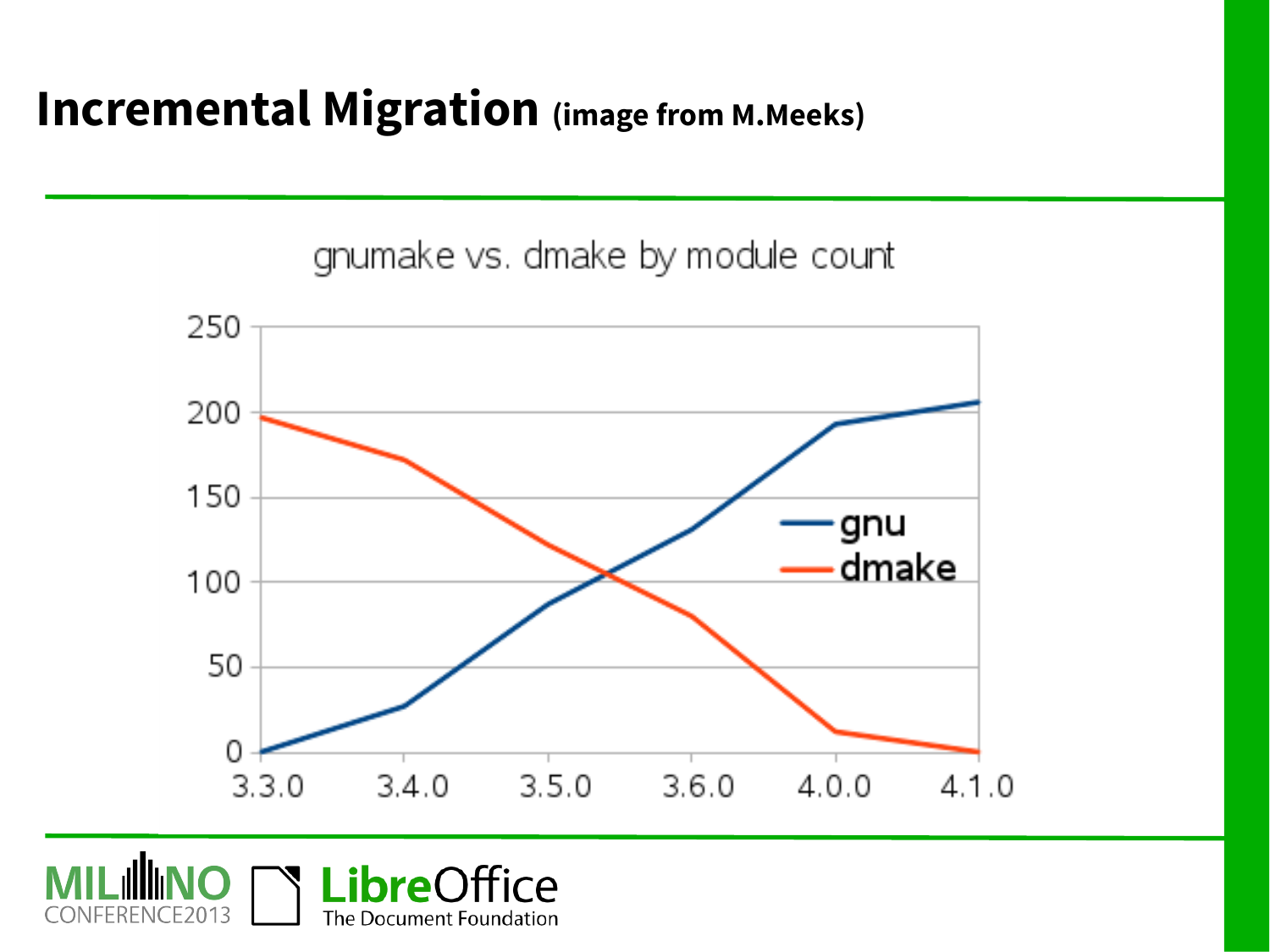## **Migration completed**

- ●<http://skyfromme.wordpress.com/2013/02/28/one/>
	- ●dmake/build.pl/deliver.pl [dead and gone](http://cgit.freedesktop.org/libreoffice/core/commit/?id=2b791f1cc51eaad25bd3464f94231fe4b236fae6)
- everything built by one GNU make process now
- converted last 40 modules [Peter, Matúš]
- **O**new targets:
	- GeneratedPackage, PackageSet, AllLangPackage HelpTarget, AllLangHelp, ExternalExecutable [dtardon]
	- ●Gallery [mmeeks]
	- AutoInstall [Bjoern, Matúš]
	- PythonTest [David O]

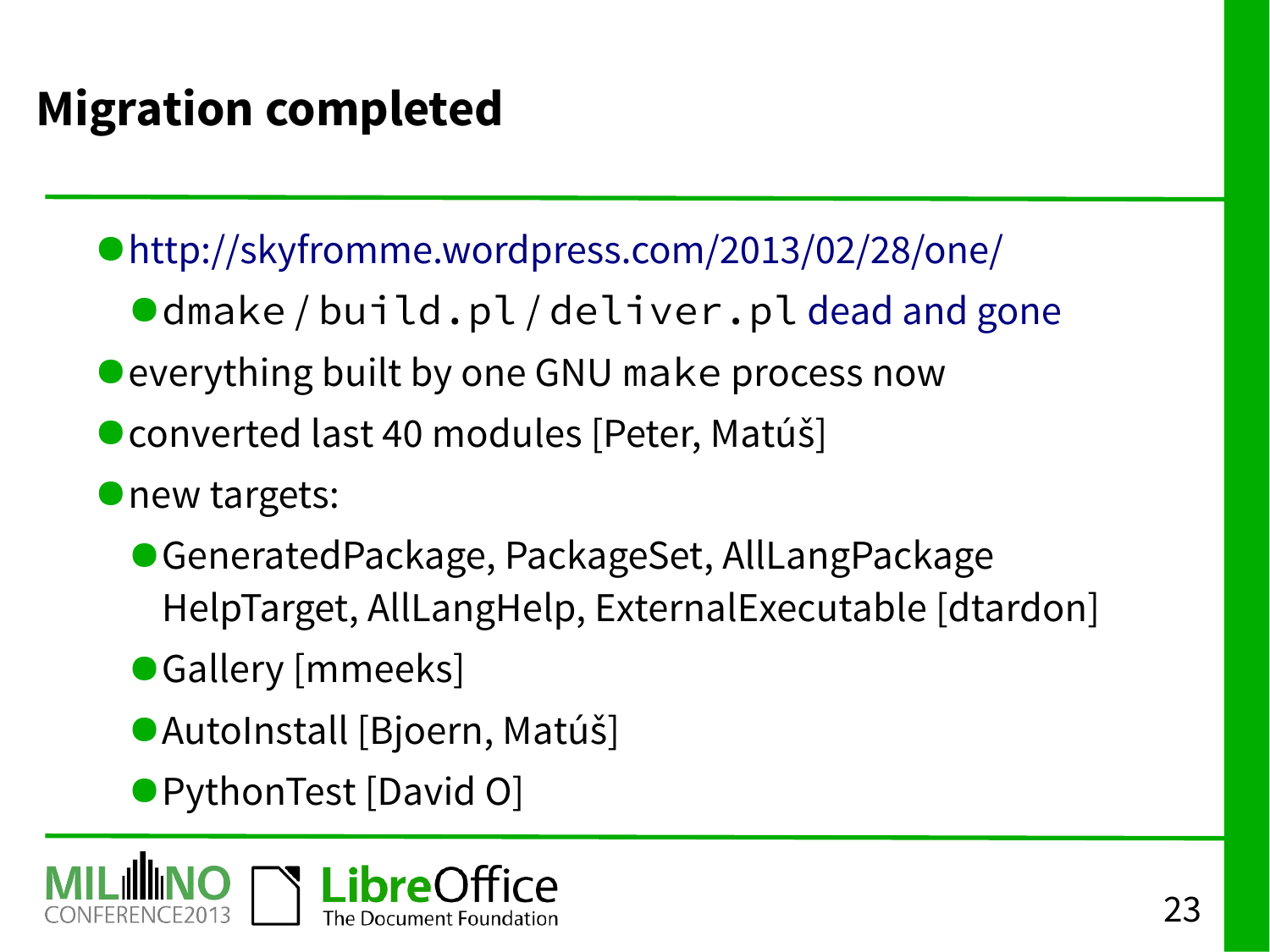# **gbuild is a Community Effort**

- thanks to regular contributors:
	- ●David Tardon
	- ●Norbert Thiebaud
	- ●Matúš Kukan
	- Peter Foley
	- ●David Ostrovsky
	- ●**Bjoern**
- and many more than would fit on this slide

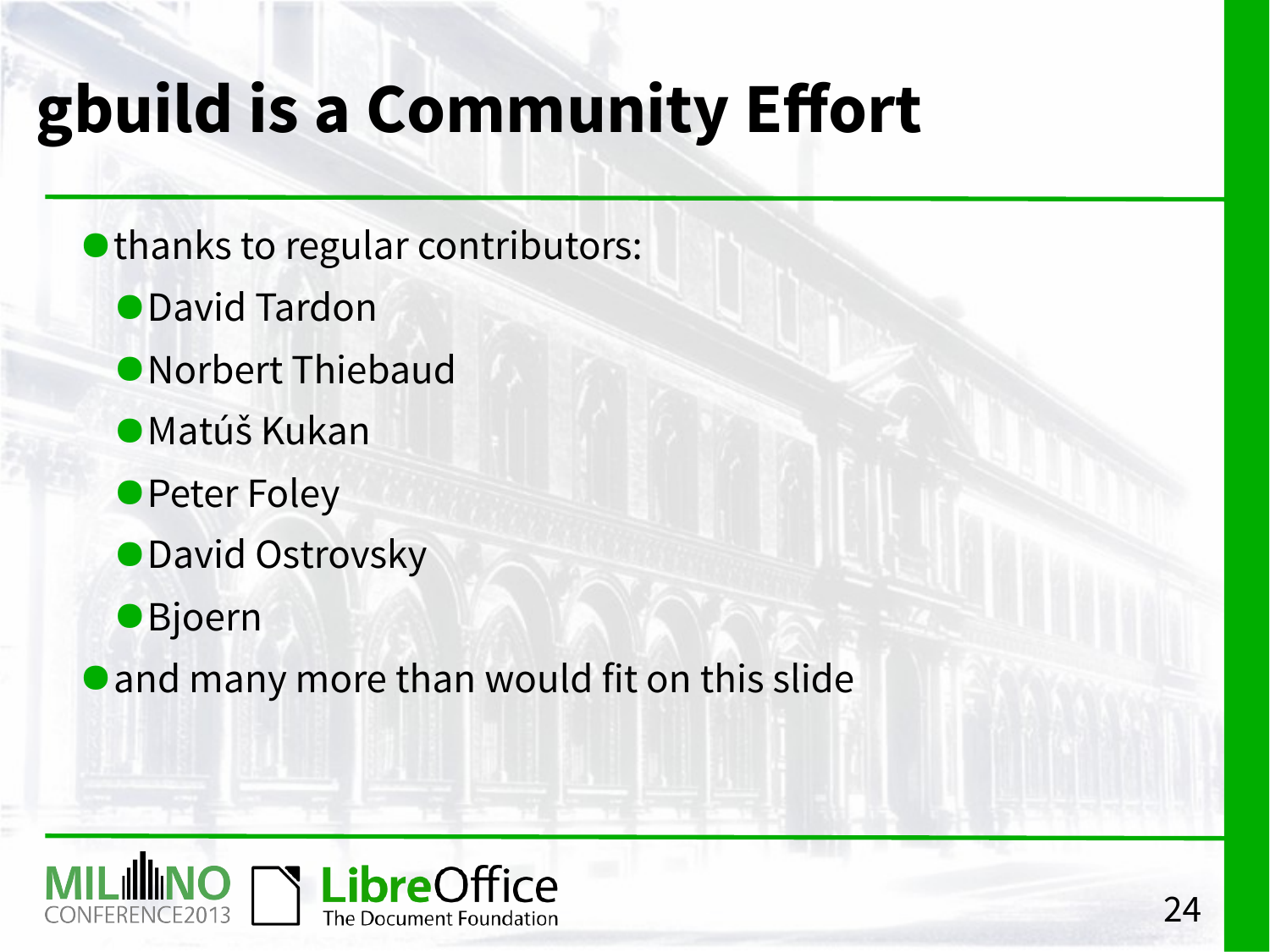#### **Improved build performance**

● don't start build from scratch by writing out 10k empty object .d files [Bjoern]

● saves 10 seconds on Linux

● saves 10 minutes on Windows

- ●build included.d files as side-effect of target [mst] (saves a restart (only on successful build))
- reduce "mkdir p" calls in rules [Matúš, Bjoern, mst]
- only re-link if library ABI (exported symbols) changes [mst] (idea from Ami Fischman of Chromium)

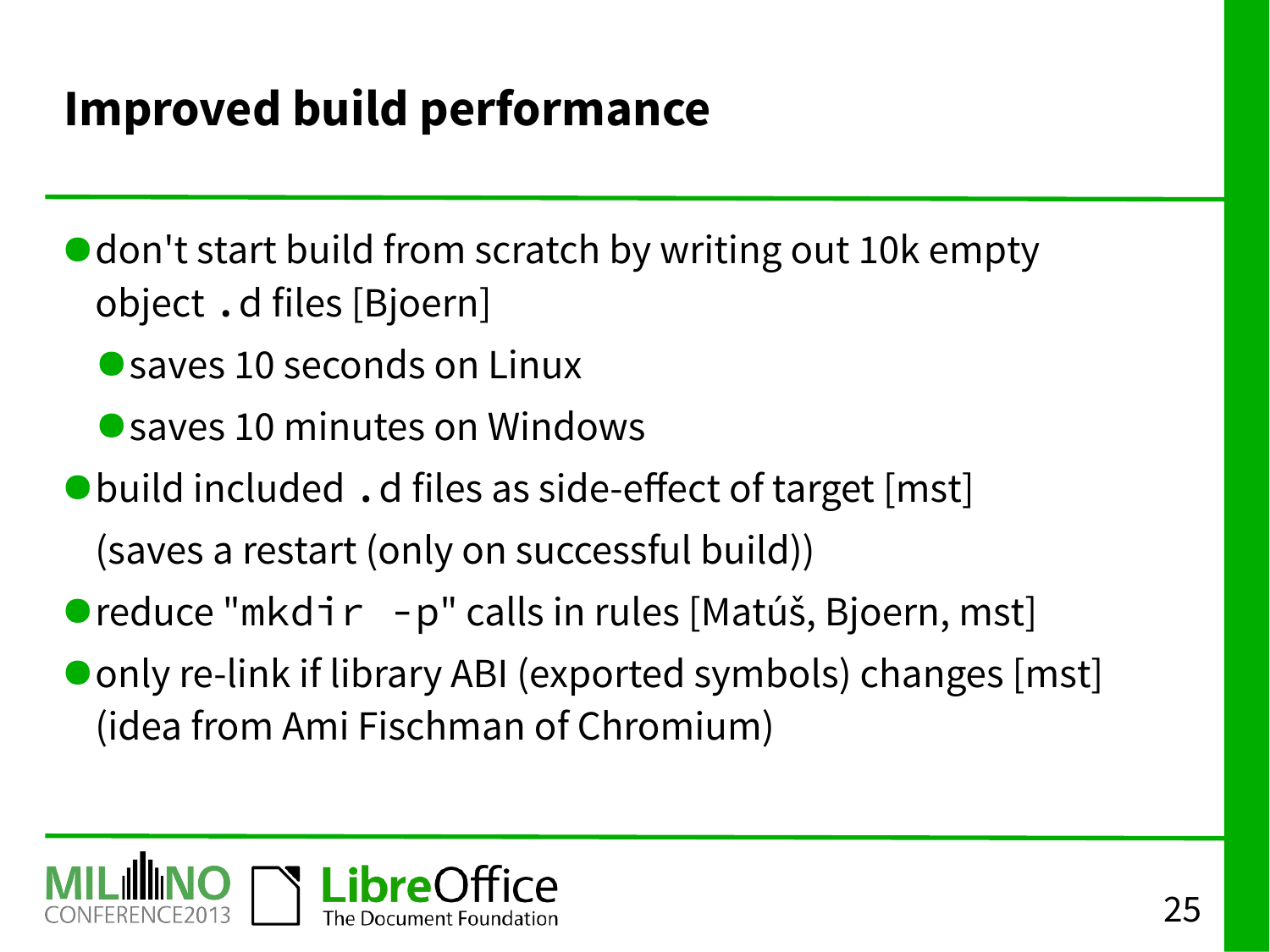#### **Python Test [David O]**

● make it easier to write tests with less boilerplate

- no annoying UNO queryInterface clutter
- make the tests easier to debug than JunitTest
	- run in-process
	- ●GDB can print python language stack
	- ●though not as easy as CppunitTests yet:
		- needs more GDB features like stack-frame filters
		- ●needs ability to set breakpoint in Python code
- working on Linux, Mac, Windows now

● converted a few JunitTests over

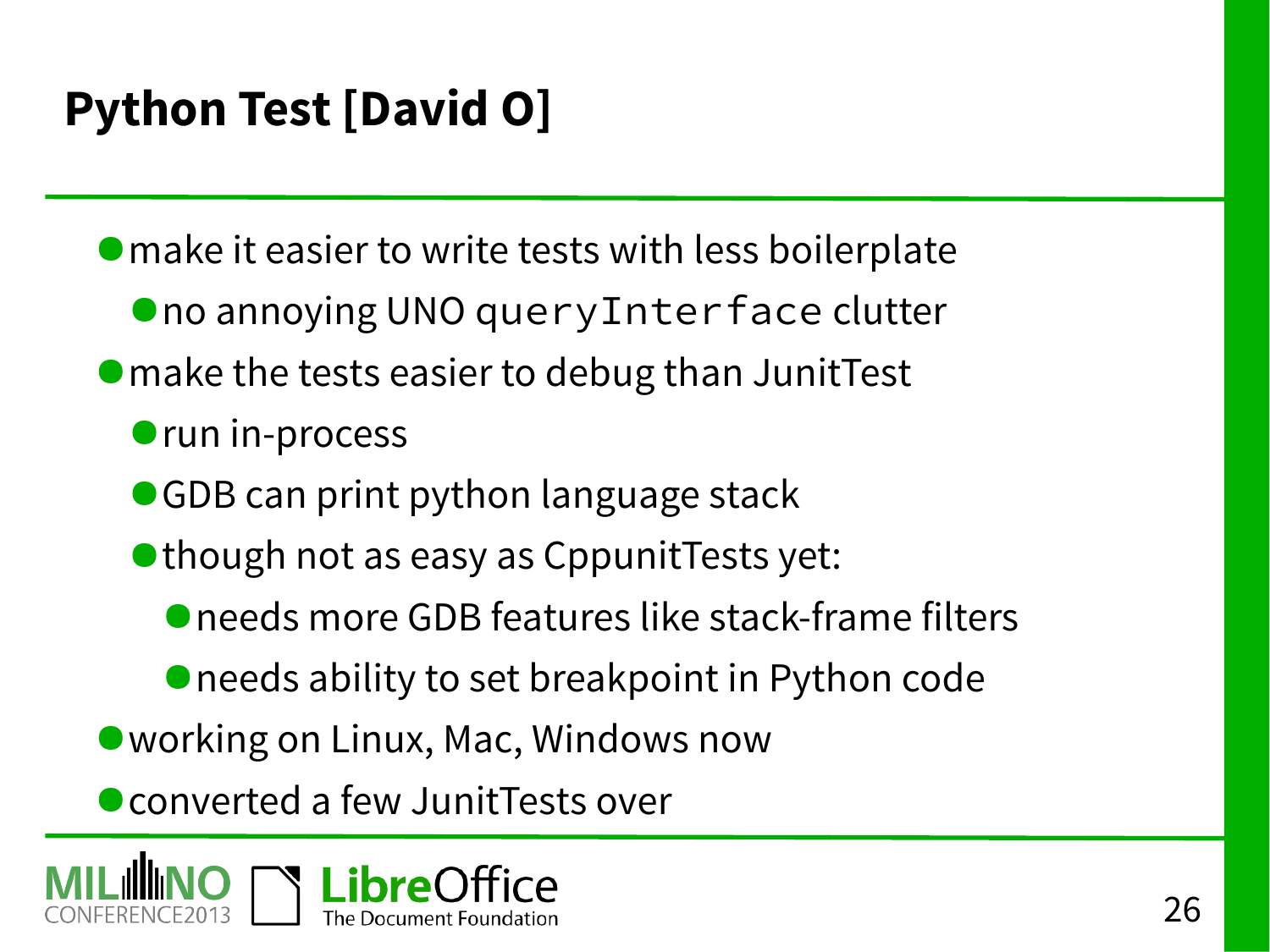#### **Windows improvements**

- code signing [Fridrich]
- support MSVC 2010 / 2012 [David O, Peter]
- $\bullet$  use debug runtimes with --enable-dbgutil [mst]
- ●use precompiled headers [Luboš]
- ●64 bit (experimental) [Tor, Fridrich]
- ●no more oowintool [Peter]
- simple selection of MSVC version [Tor]
- GCC-wrapper for MSVC [Peter]
	- ●build bundled autotools using externals with MSVC

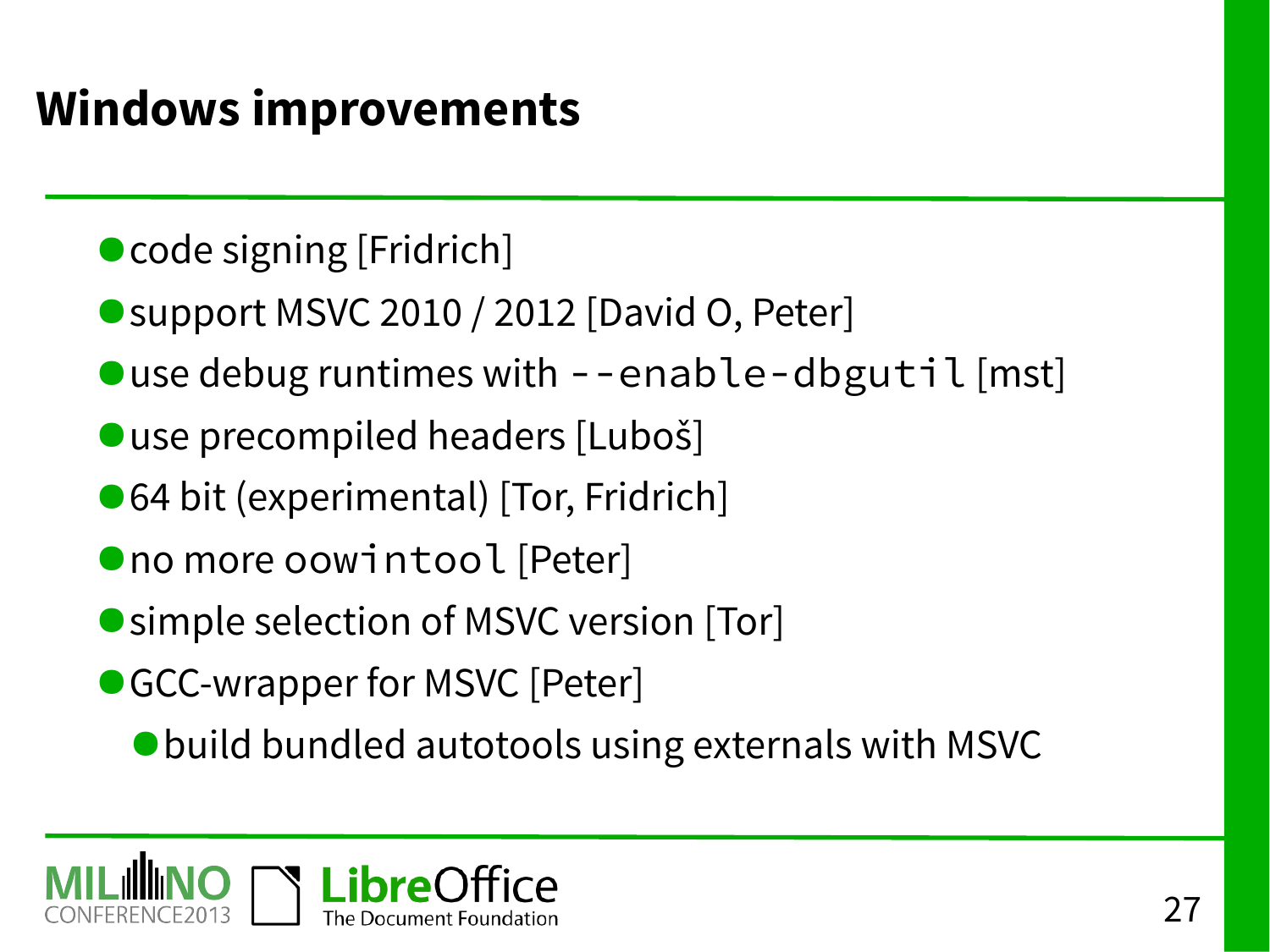#### **Mac OS X improvements**

- support SDKs 10.6/10.7/10.8/10.9 [Tor]
- support building with clang / libc++ [Tor, Stephan]
- code signing [Tor]
- ●64 bit (experimental) [Tor]
- ●WIP: Mac-like App structure [Tor]

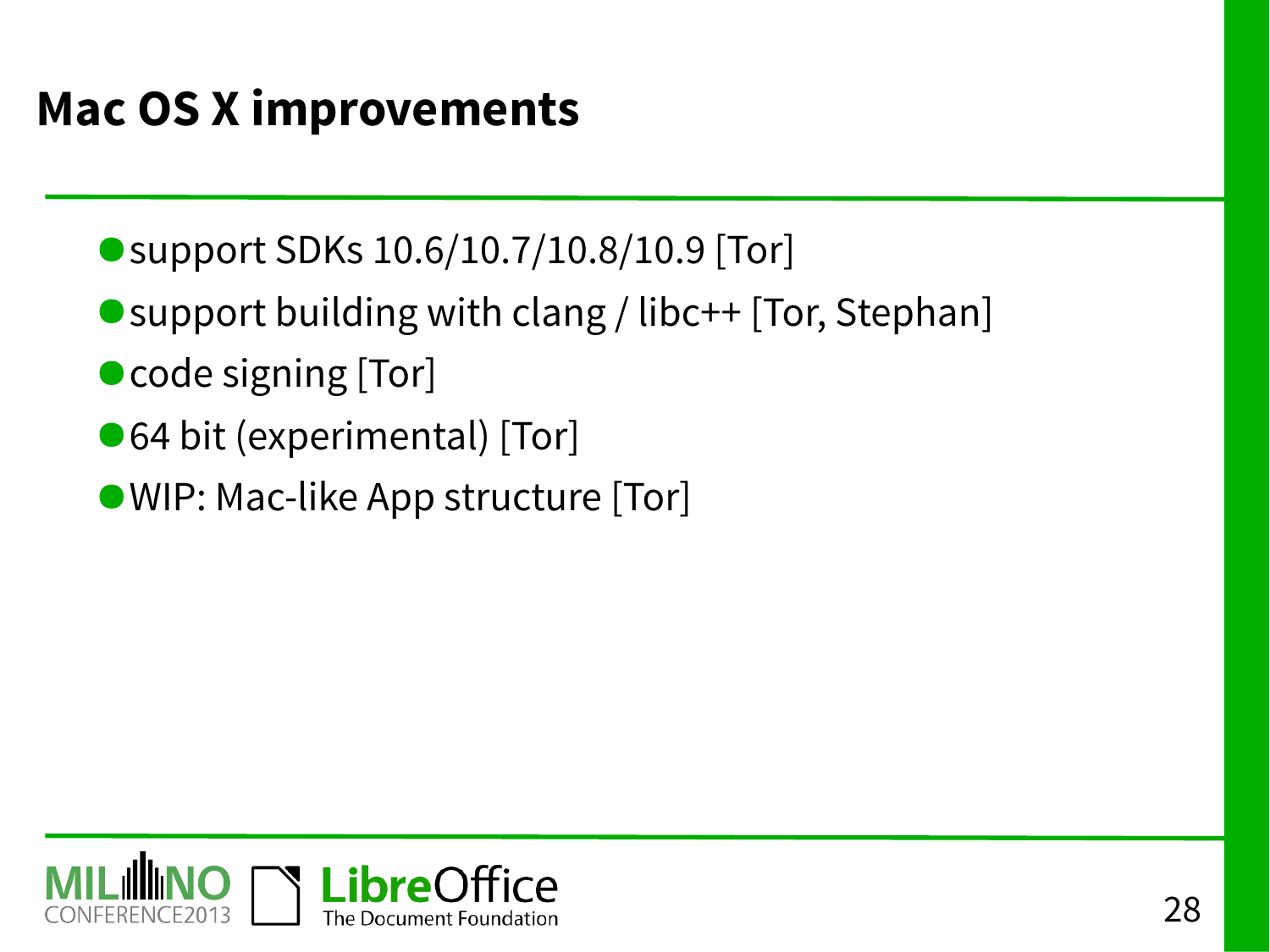## **misc features (1)**

- config headers [Luboš]
	- ●config\_host/\*.h.in
	- generated by configure.ac
	- remove loads of -D from compiler command line, and actually force rebuilds on changes
- usability: user-friendly make targets [Luboš] make CppunitTest\_sw\_macros\_test
- clang compiler plugin support [Luboš]
	- extra warnings for misusing LO internal interfaces
	- simple code rewriter, already used

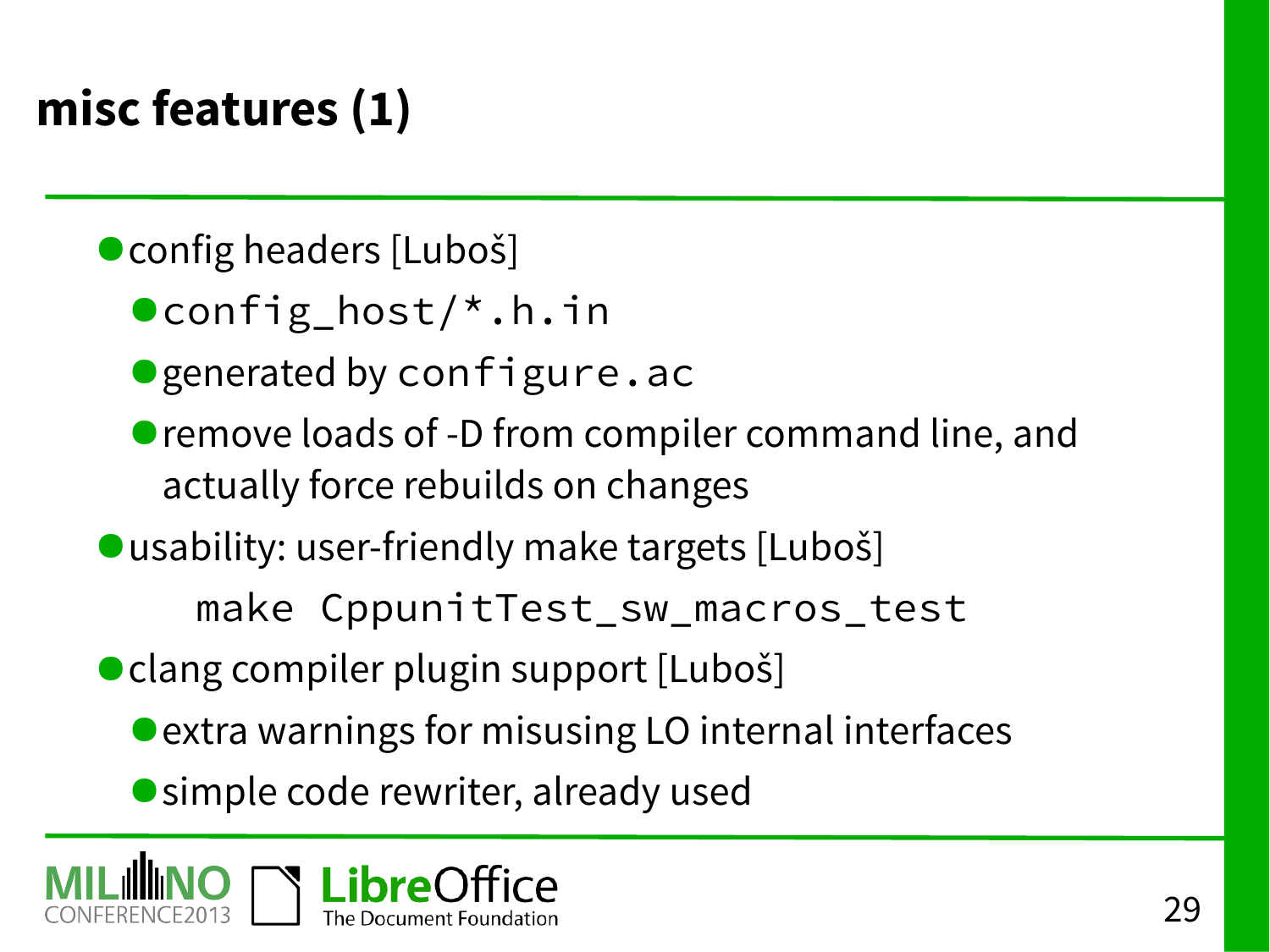## **misc features (2)**

#### ●BUILDDIR != SRCDIR [Norbert]

●binary external tarballs [Norbert]

- just unpack these and don't build
- makes tinderboxes faster by 15 %
- ●gb\_Package\_PRESTAGEDIR [Bjoern]
	- ●provide a partial build result as a "cache" and re-use it
- autodoc replaced with doxygen [mst]
	- ●~60k LOC autodoc replaced by 1k LOC of UNO IDL code in doxygen
- module dependency graph utility [mmeeks, David O]

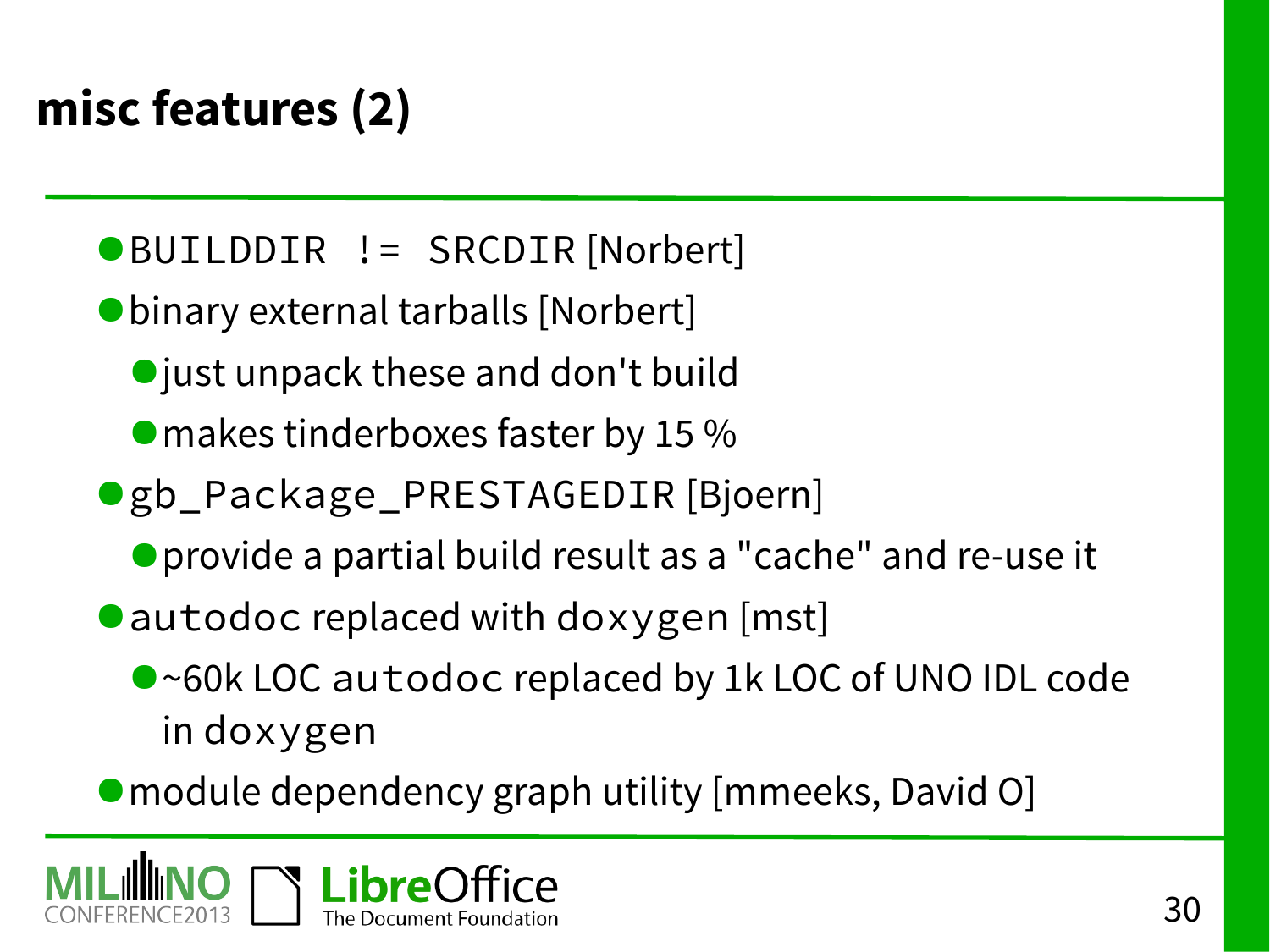### **Runnable Installation: instdir**

●instdir [dtardon, Matúš, mst]

- runnable LO installation, known to work on Linux, Windows, Mac
- ●is updated simply by incremental build
	- => faster "make check"
- ●replacement for "make dev-install"
- obsoletes the horrible "linkoo" hack

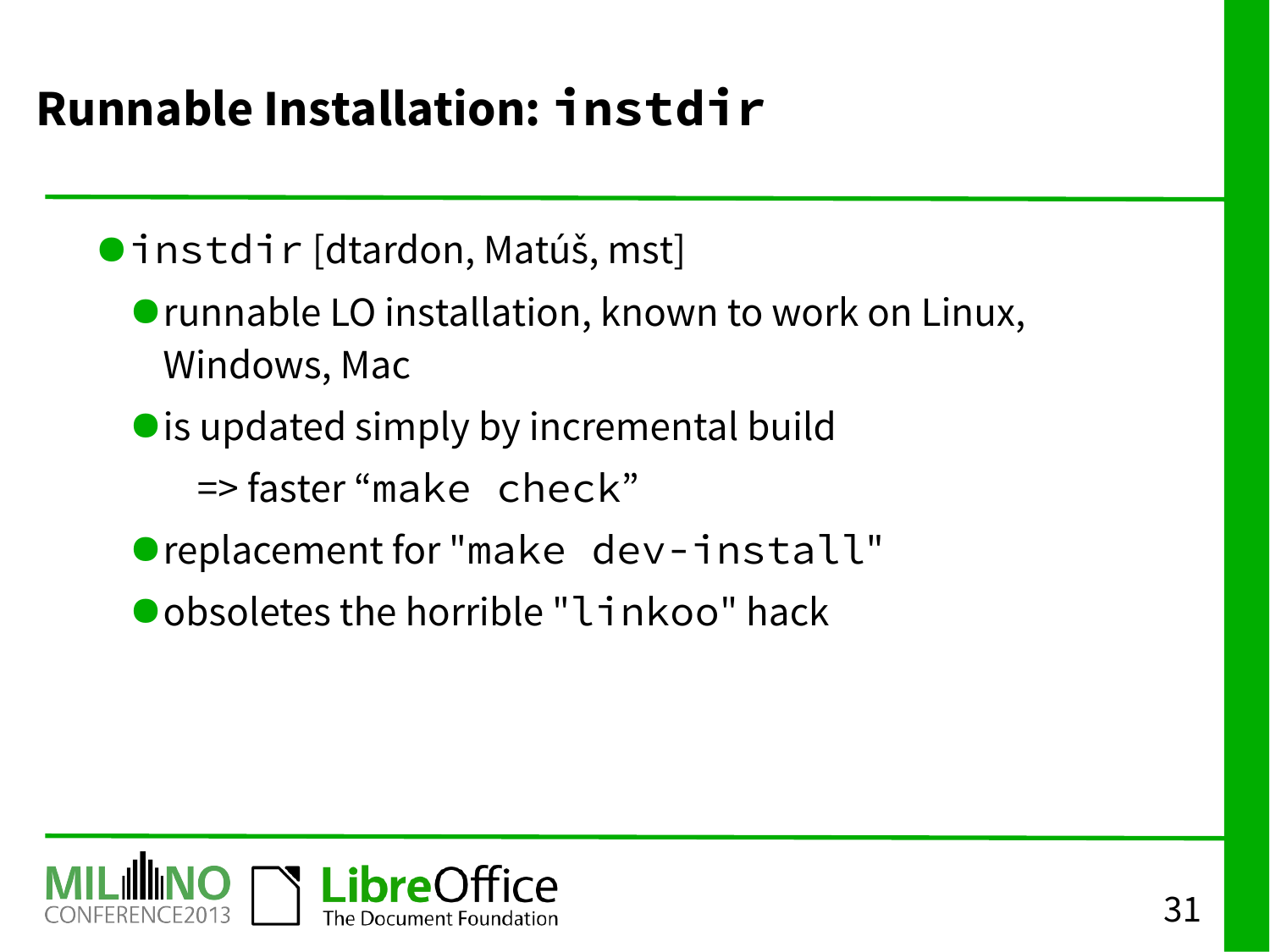#### **gbuild Current Work In Progress: kill solver**

#### ●solver: an anachronism

- misleadingly named (Solar Version)
- ●initially designed for partial builds: only check out a single module from CVS, build that against headers & libraries on NFS share
- partial builds mostly obsolete with today's disk sizes
- ●entirely obsolete now, all files are in instdir and workdir

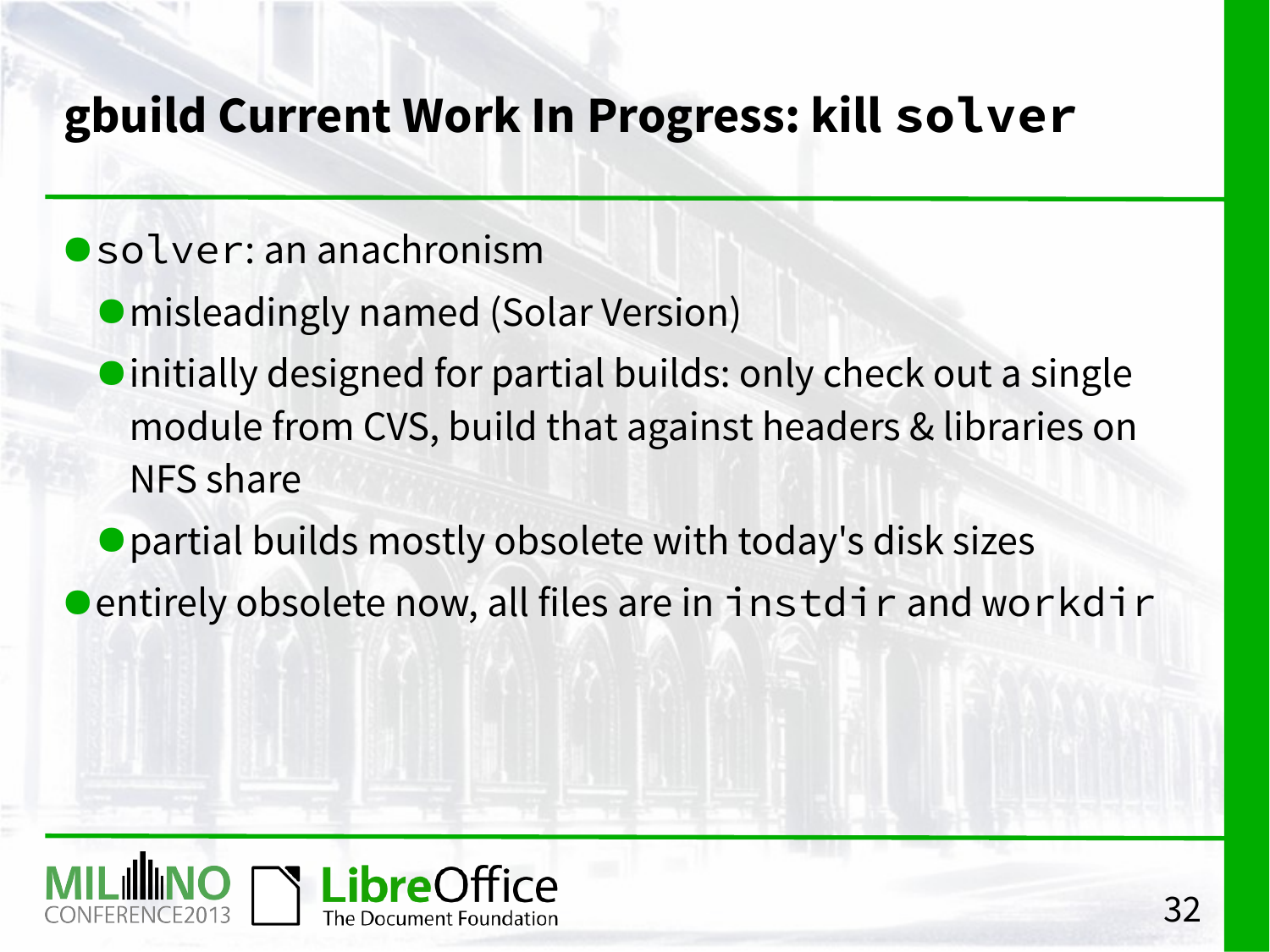#### **Storage Deduplication**

● don't copy stuff pointlessly around

- move all public headers to global include / dir [Bjoern] ●no more solver/\*/inc
	- copying headers may also break incremental builds
- use headers of externals directly from UnpackedTarball dir
- special case: zip removal [dtardon]
	- ●used to spend lot of time pointlessly zipping and unzipping files

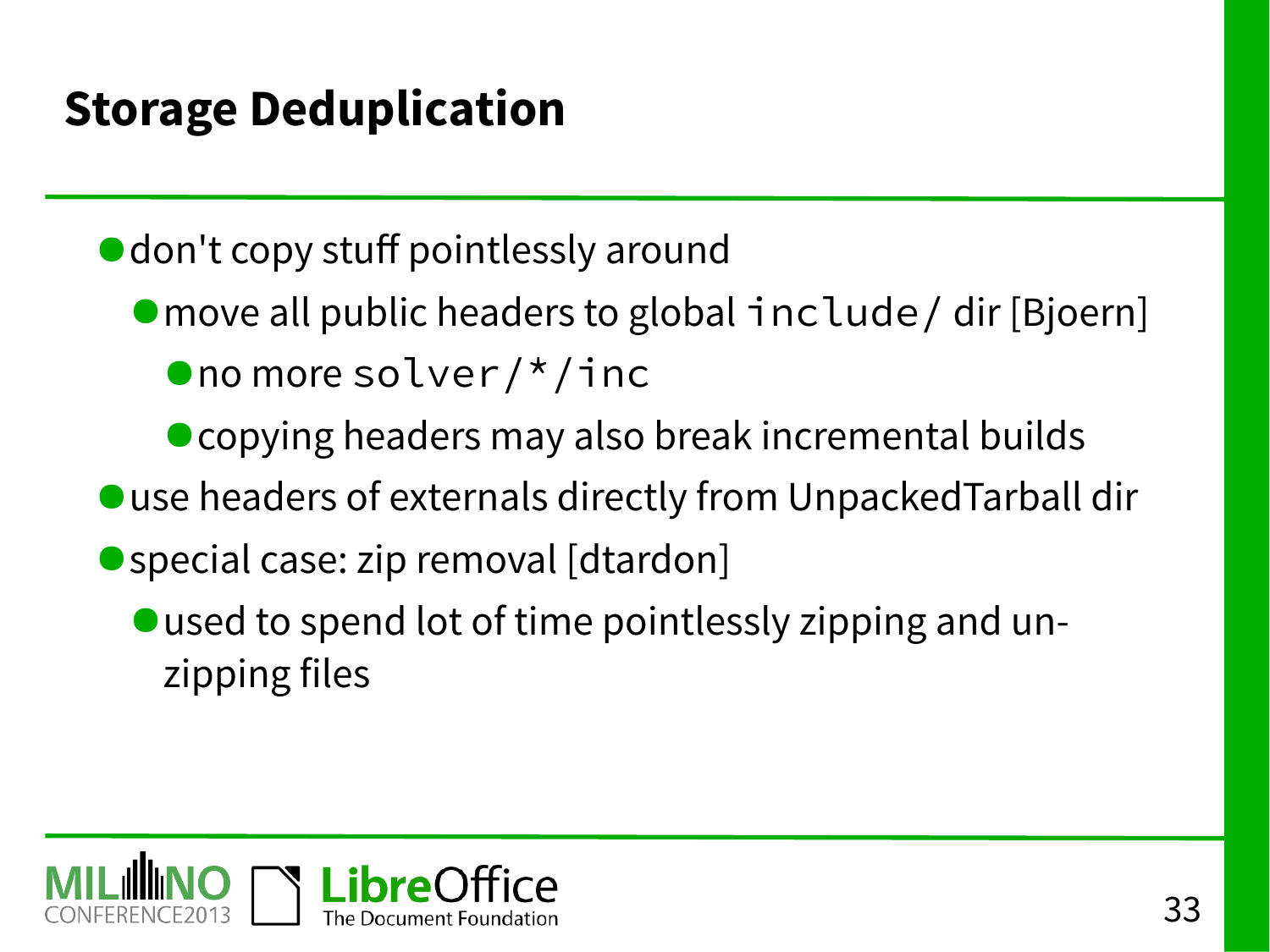#### **gbuild TODO: scp2**

● scp2: defines contents of installation sets

- duplicating a lot of conditionals that are already in makefiles
- lots of boilerplate
- own way to define library names
- do we still need this? can make do the job directly?

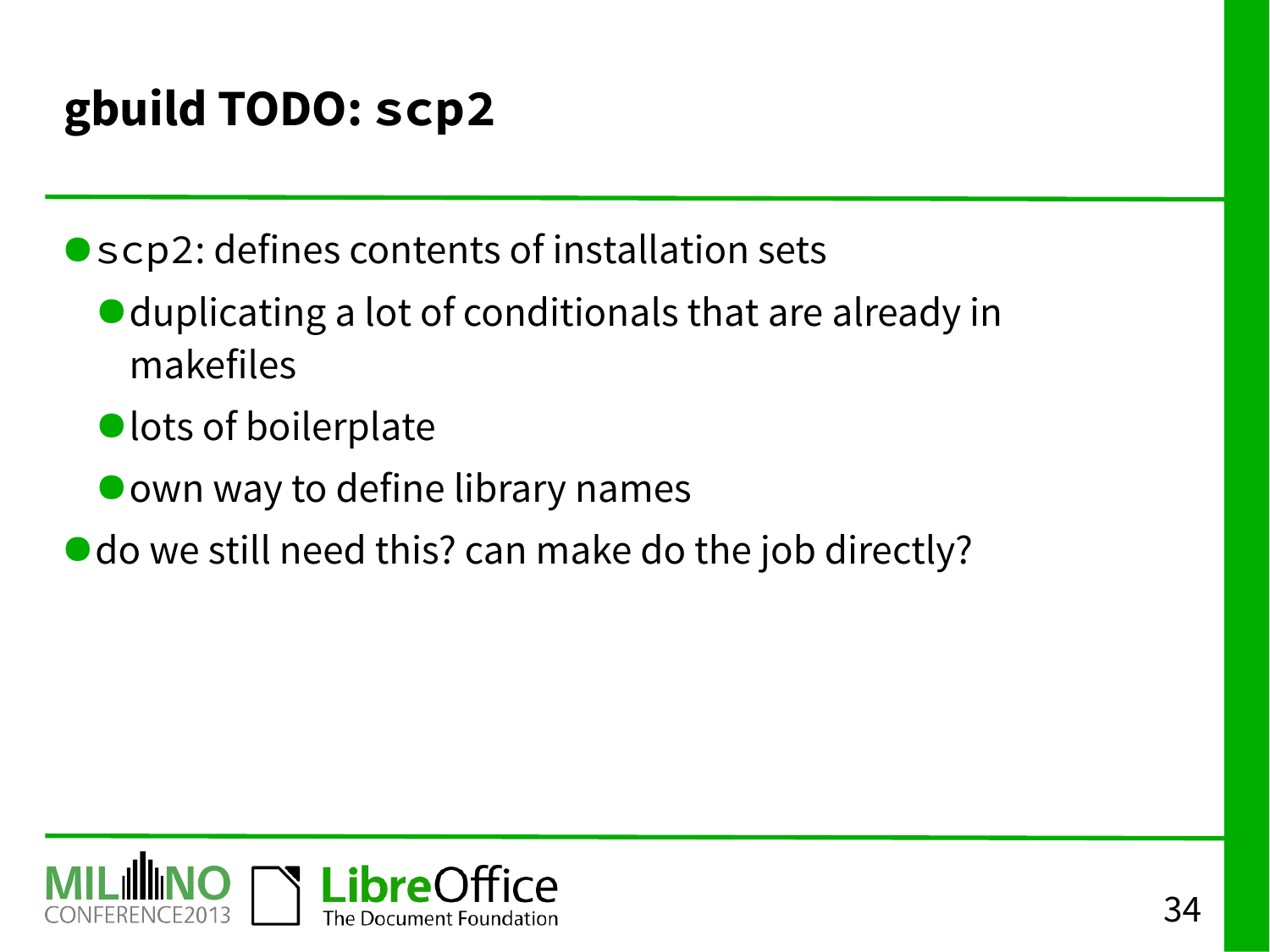#### **gbuild Current Work In Progress: scp2**

● work ongoing to remove the duplicative file definitions

- Package filelists [dtardon]
	- Package copies files to instdir
	- ●writes a list-of-files-file, reference it from scp2, installer looks up files in instdir
- Auto-Installed LinkTargets [Bjoern]
	- register Library and Executable in Repository.mk,
	- then scp2 entries are auto-generated
- config files (unorc etc.) ("Profile")
	- need to be written by a Makefile anyway for instdir

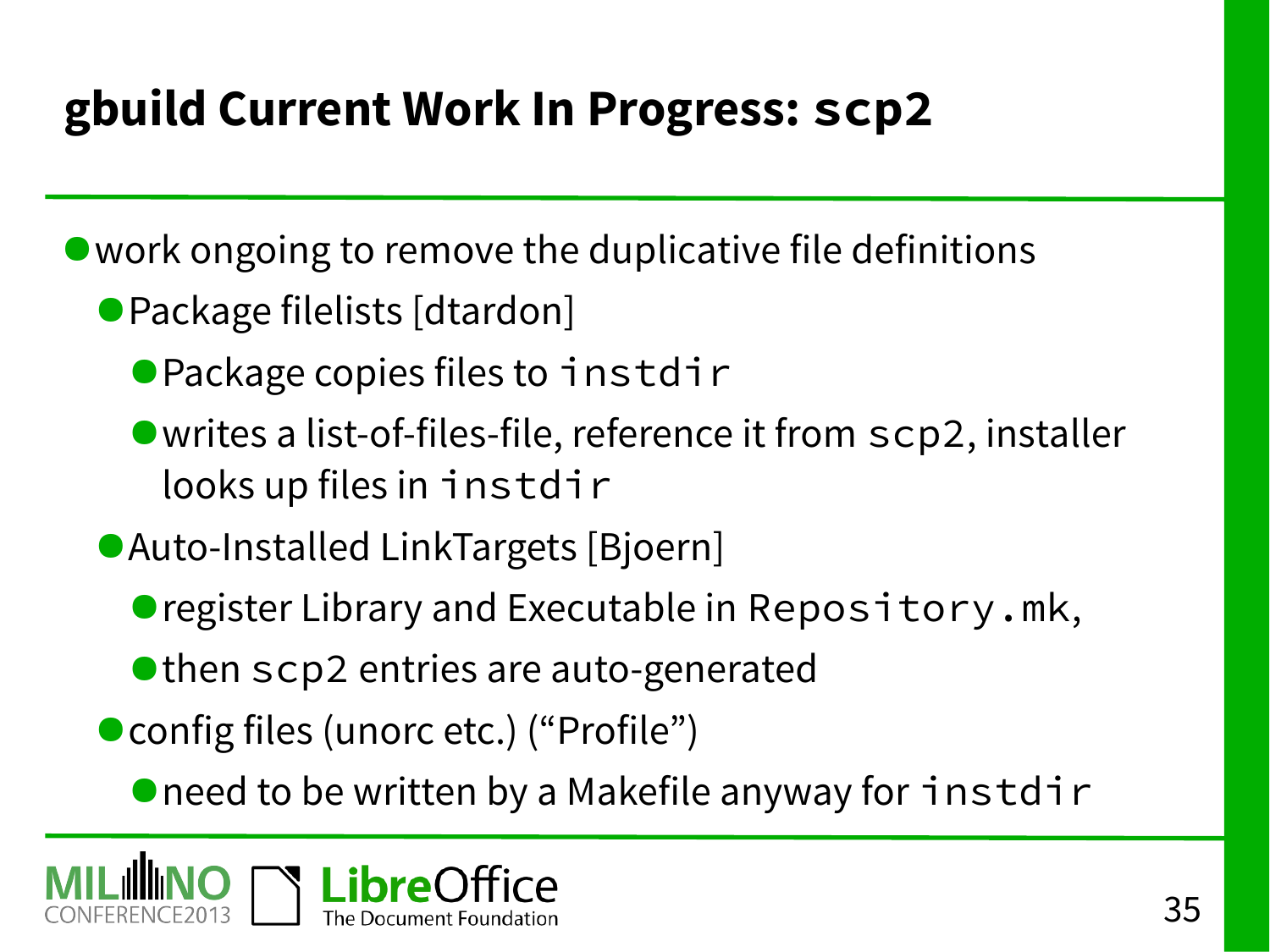#### **gbuild Current Work In Progress: scp2**

● what parts of scp2 will survive?

- there are things like
	- weird definitions for instset root-directories
	- ●module structure
	- Windows Registry entires
	- Windows Start menu entries
	- ●translated strings (.ulf files)
- can this also be replaced? who knows...
- if the top-level knows all the files that go into the instset then scp2 doesn't need to track files

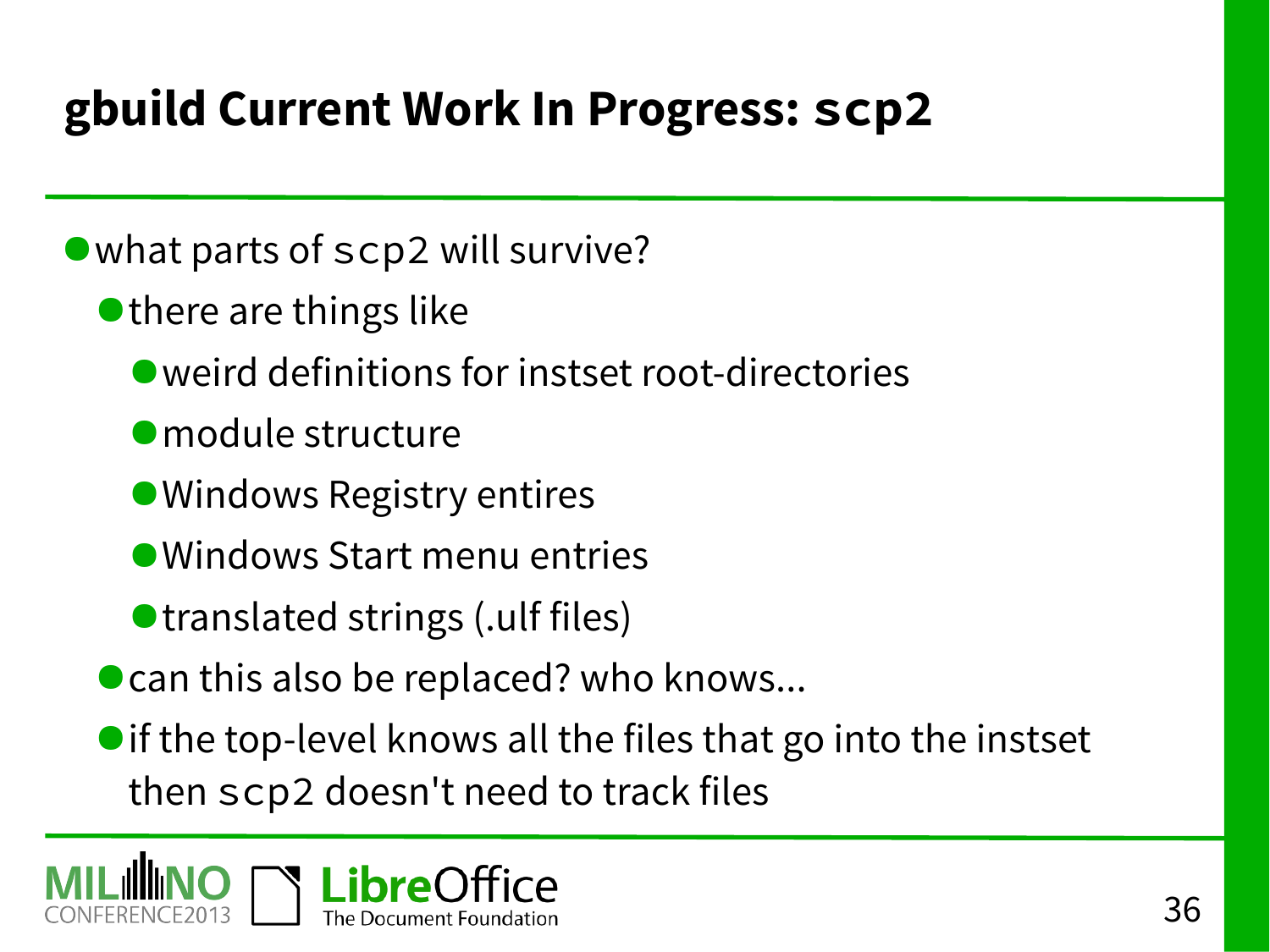### **Windows build performance**

- Windows is slow
- Cygwin is slow
	- POSIX stat() call emulation, likely slow
	- [fork](http://cygwin.com/cgi-bin/cvsweb.cgi/src/winsup/cygwin/fork.cc?rev=1.244&content-type=text/x-cvsweb-markup&cvsroot=src)() copies whole process memory
- ●we use Cygwin make
	- also has issues losing jobserver tokens
- can we use native Win32 GNU make?
	- reliable enough?

 $\bullet$  (at least gbuild is faster than dmake based build system was)

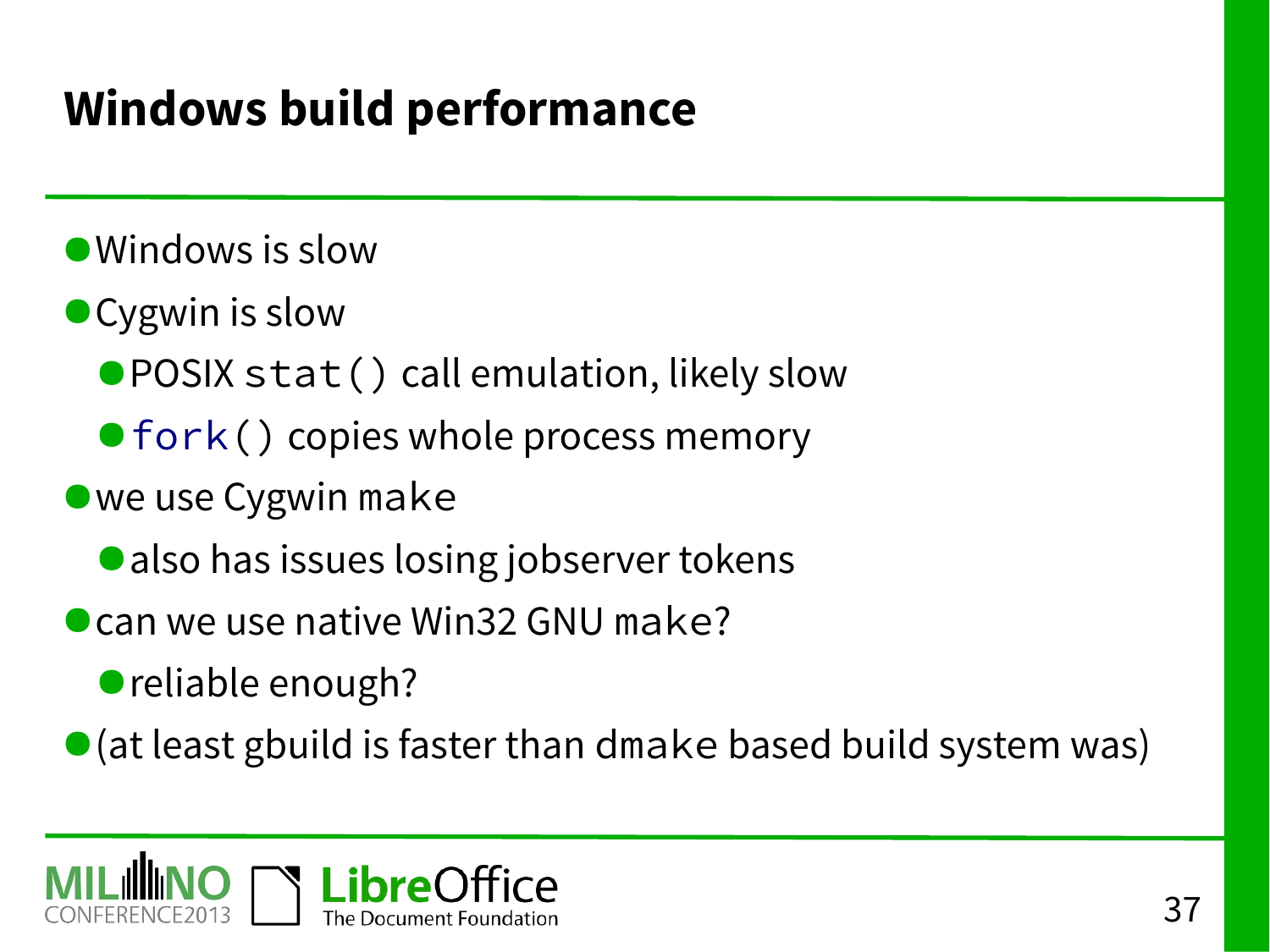"*The whole thing built. Without errors. I had working libreoffice debug binaries in six easy, well-documented steps.*

*That was amazing — it changed my mind about how much a project can improve its build experience if the developers really decide to prioritize it."* – Karl Fogel

http://www.rants.org/2013/07/28/libreoffice insanely easy build process/

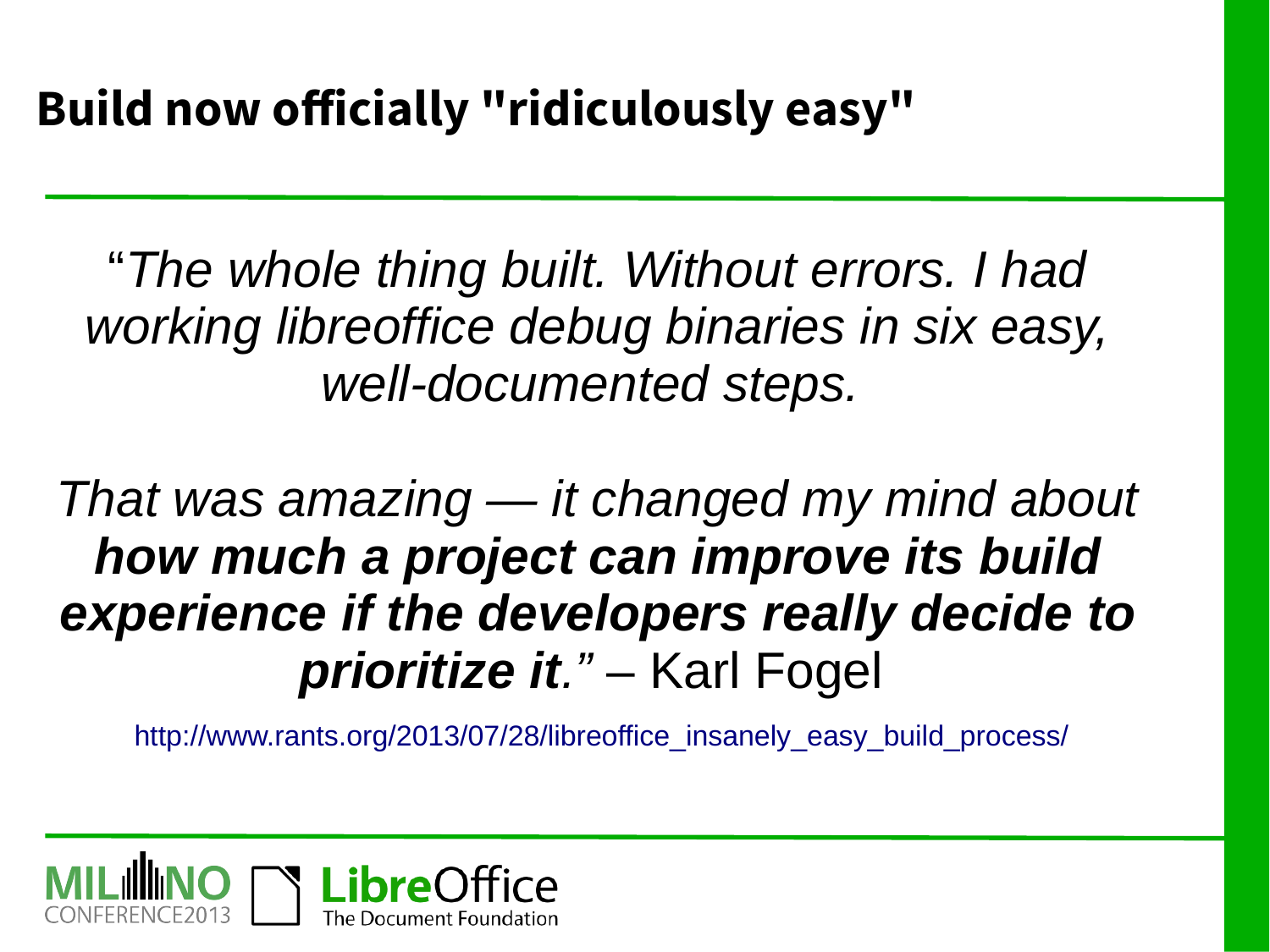#### **Parallelism: never forget the N in "make -jN"**

- <tml\_\_> whoa, the load average of my linux box is **372**
- <tml\_\_> wonder what is going on
- <mst\_\_\_> tml\_\_, accidentally ran "make -j"? hmm... but your box would be dead

then

- <tml\_\_> hmm, I seem to have run PARALLELISM= nice make check
- <tml\_\_> which I guess means what you said;)

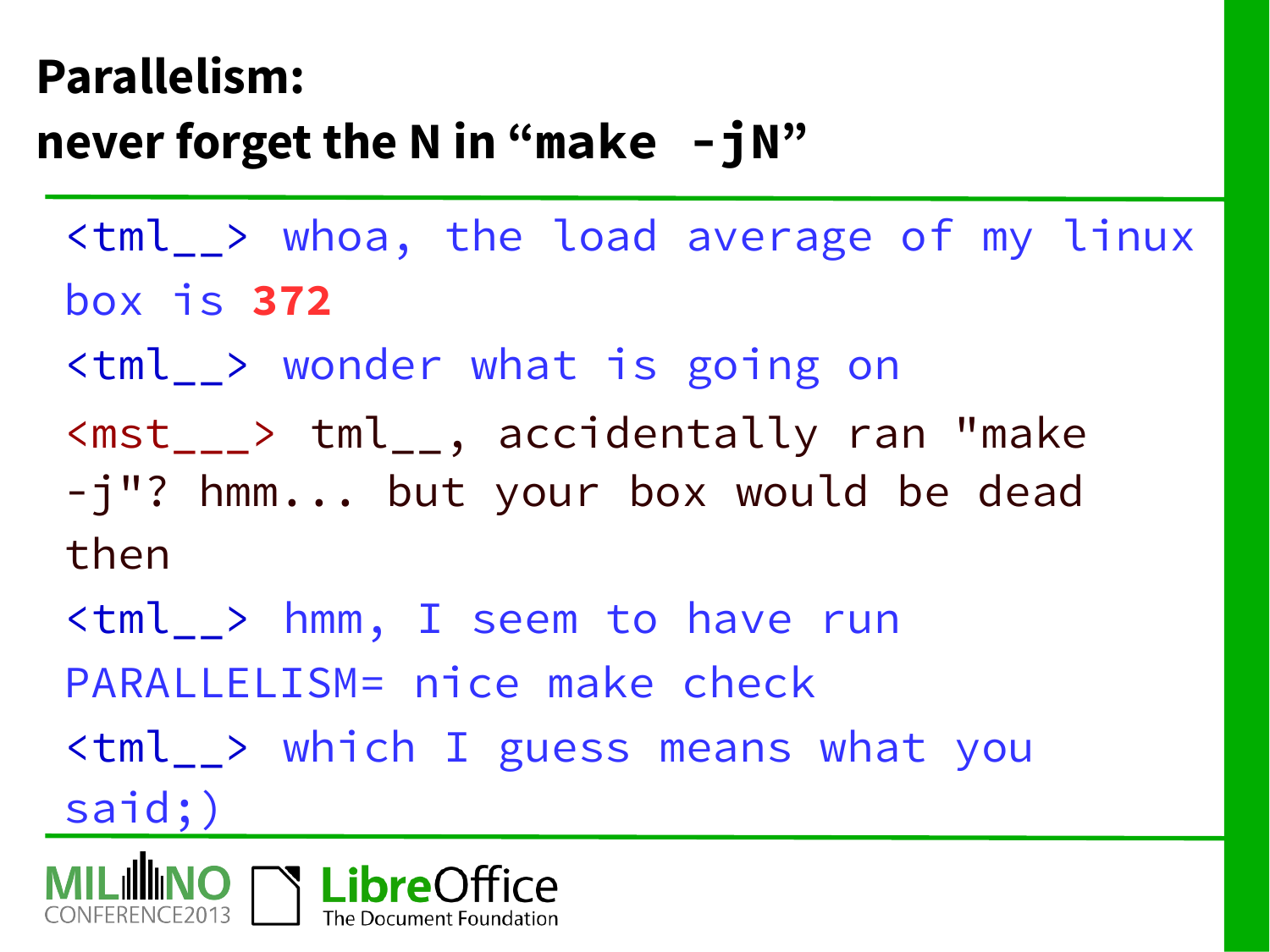#### **Lessons Learned: Namespace Pitfalls**

- everything one make process => namespace problems!
	- ●variable names
		- target local variables not a problem
			- except if initialization forgotten :)
		- ●prefixes everywhere to avoid collisions
			- gbuild core variables prefixed with gb\_
			- variables in user makefiles discouraged
			- $\bullet$  user make file variables prefixed with module
	- ●pattern rules
		- ●GNU make 3.81 vs. 3.82 pattern rules
			- some effort to support both

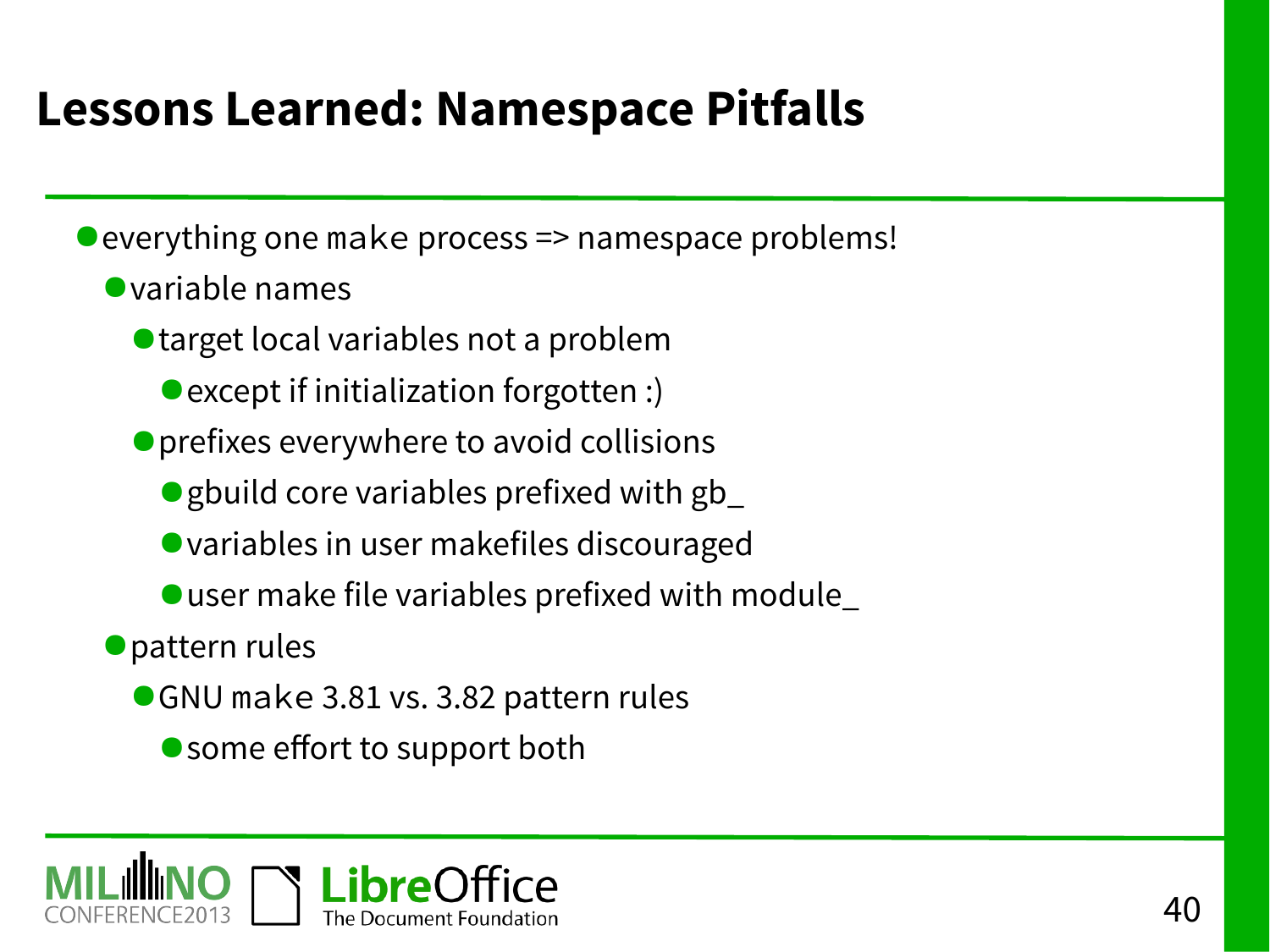#### **Lessons Learned: Performance**

- ●unwanted parallelism:
	- do not want to link sw in parallel with sd, sc... on your laptop
	- workaround with artificial build order only deps
- portable shell good for performance:
	- dash is faster than bash

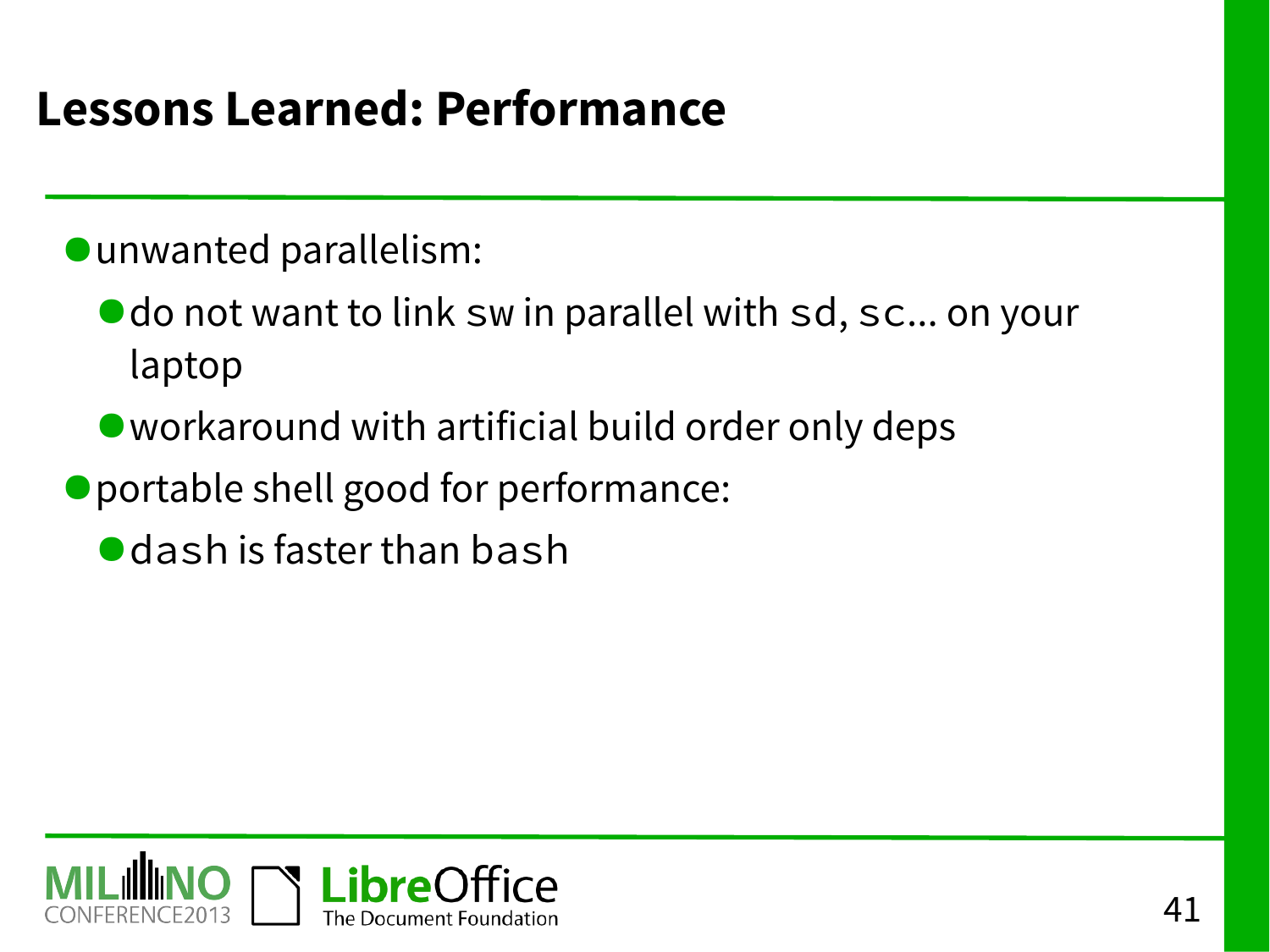#### **Lessons Learned: That Other OS**

●Windows makes build system developers unhappy:

- $\bullet$  make bug 20033: make  $3.81 jN$  crashy
- command line length limit
- cygpath pain
	- finally required make with support for DOS paths
- filesystem, process creation slow...

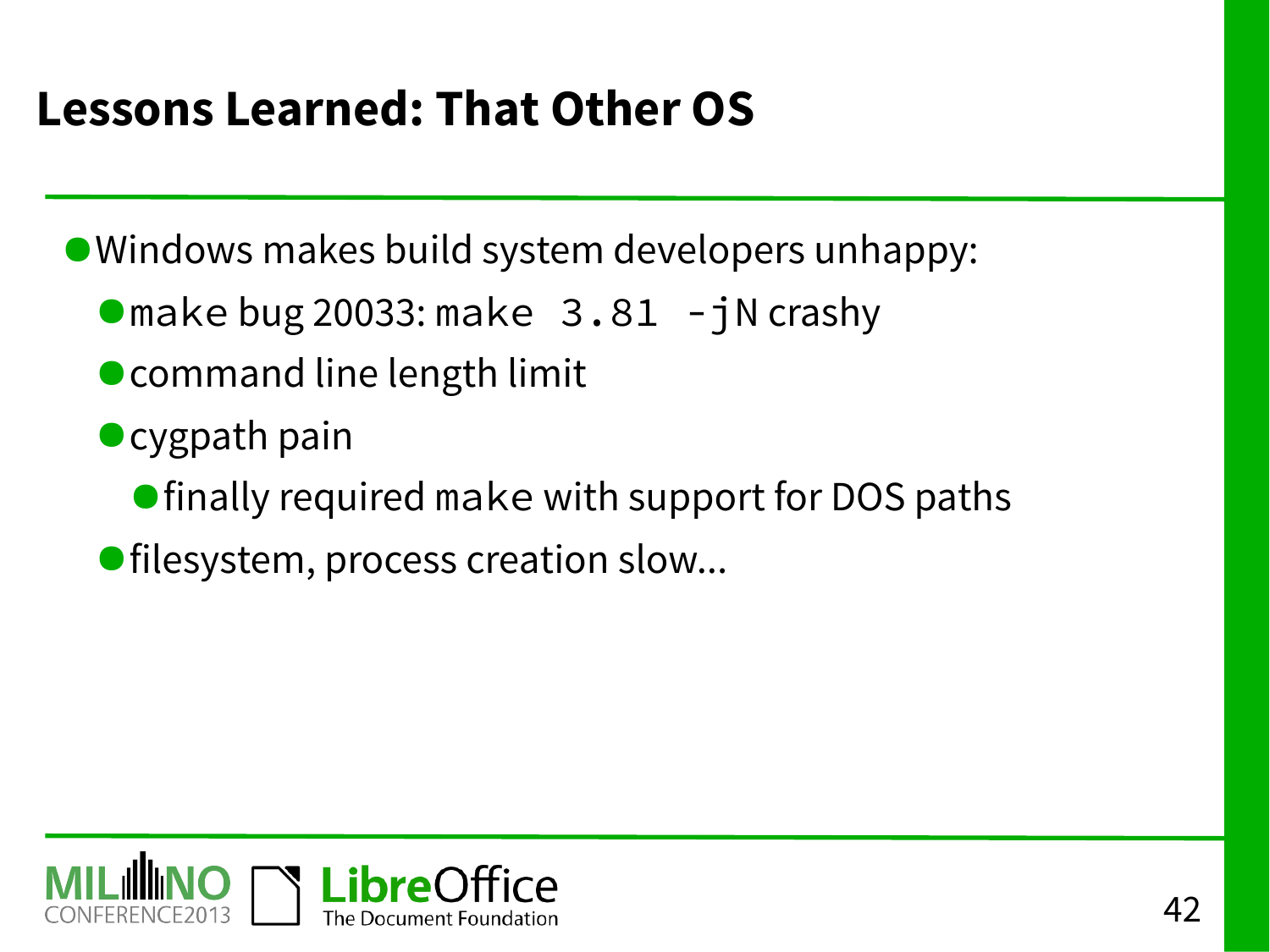#### **Lessons Learned: The Good**

- ●full dependencies work!
	- quite simple to extend svidl, idlc to write make dependencies
- fast no-op builds
- most user makefiles relatively simple
- consistently use DLLPUBLIC annotations
- cleaned up cruft like setsolar, set\_soenv... no more shell environment
- sane & consistent way to use external libraries which may be from system or bundled

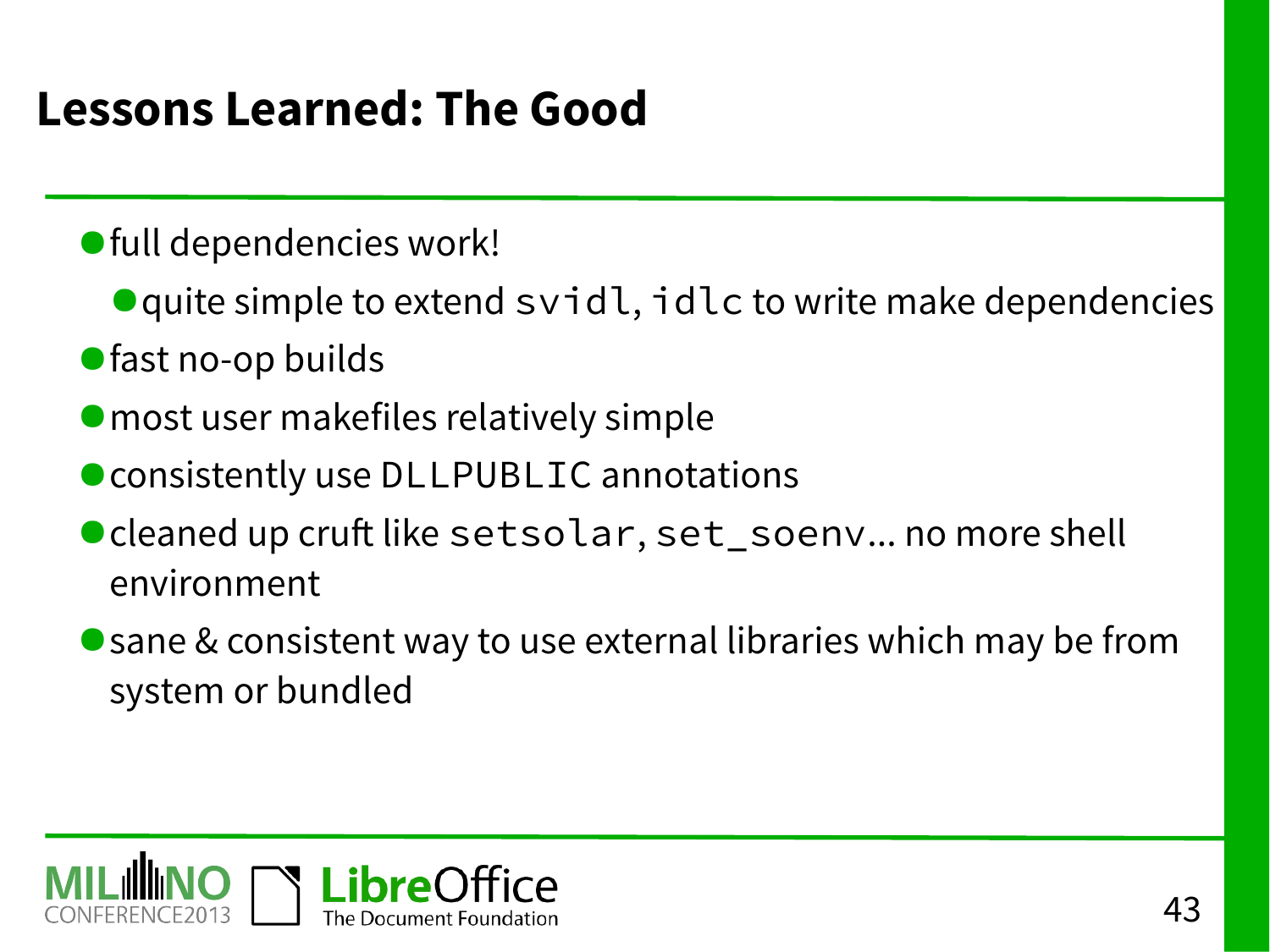#### **Lessons Learned: The Not So Good (1)**

- core gbuild implementation quite complex and difficult to understand
	- lots of function abstractions
	- ●make is not a very good programming language
	- "migrating from obscure dmake system to a pile of impenetrable spaghetti masquerading as make files"
- response files necessary to work around command line length limits on Windows:
	- $\bullet$  fortunately make 4.0 has grown \$ (file  $\ldots$ ) function
- cannot use cygwin's make package

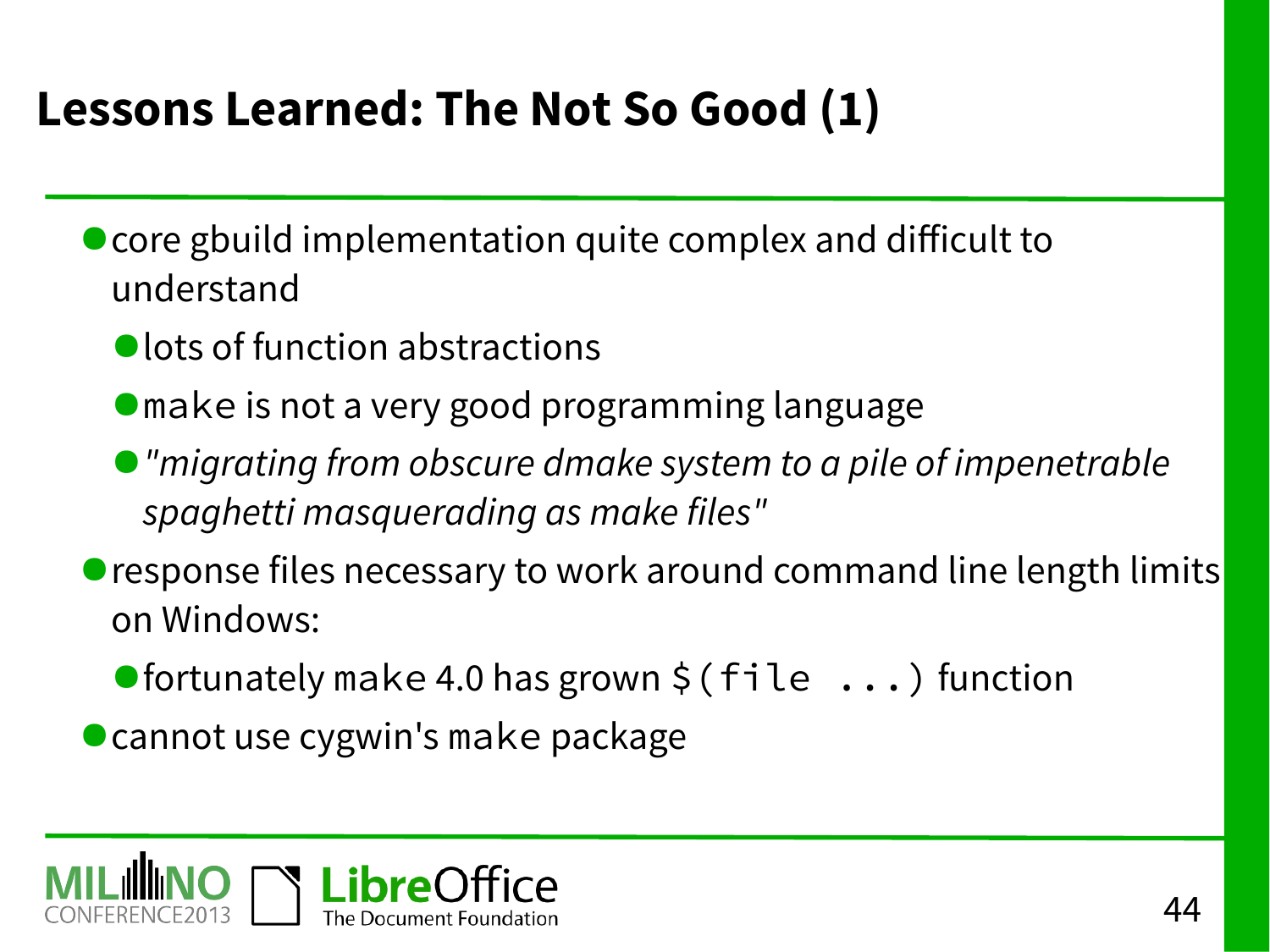#### **Lessons Learned: The Not So Good (2)**

- no checking of parameters when calling a function (or that function even exists)
- no multi-target build rules
	- used to work in dmake
	- ●GNU make rule can have multiple targets but is invoked once per target then :(
	- requires ugly touch rules
- inheritance of target local variables
- evaluating target local variable in dependencies
- bottleneck in parsing? parallelizable?